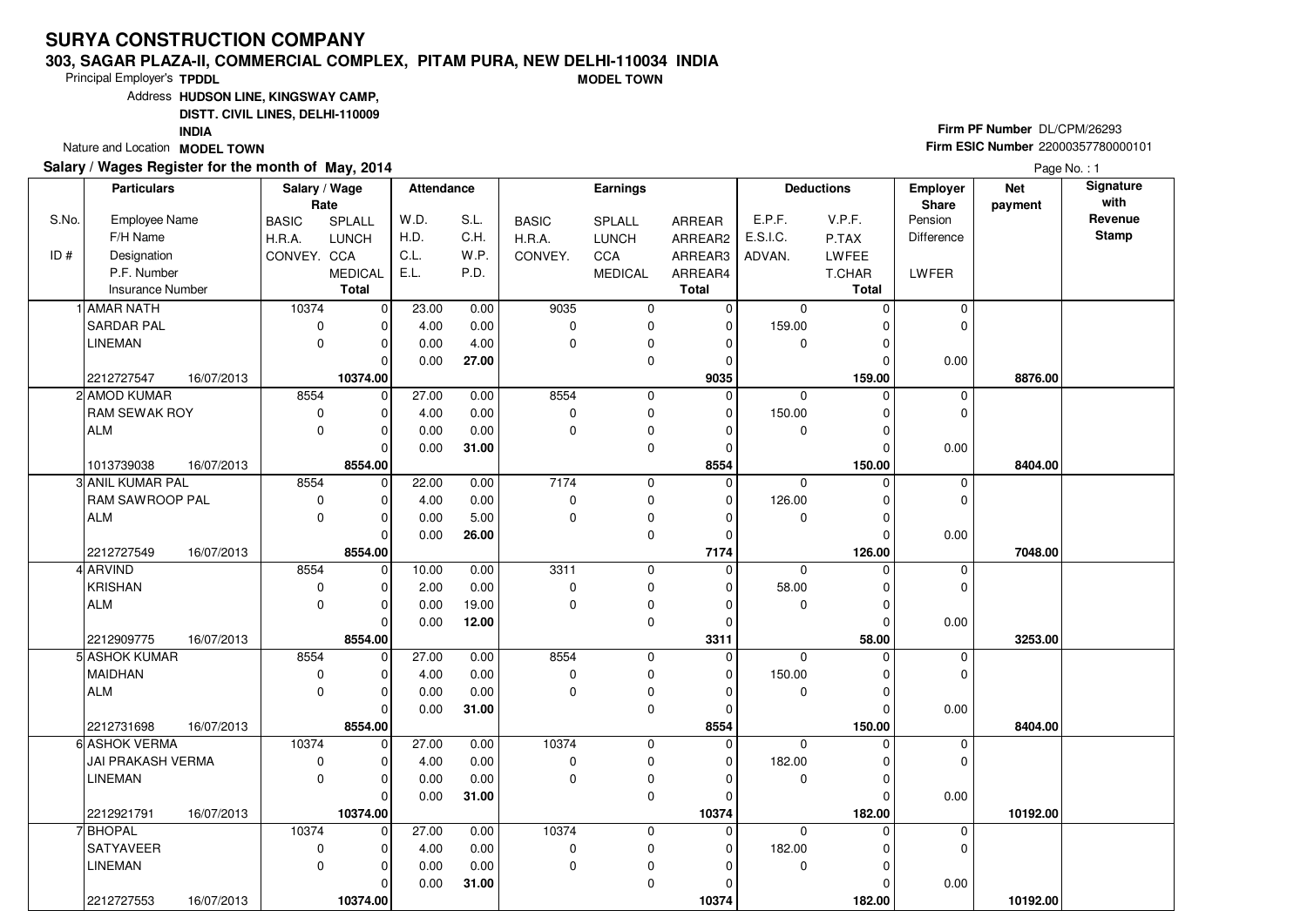#### **303, SAGAR PLAZA-II, COMMERCIAL COMPLEX, PITAM PURA, NEW DELHI-110034 INDIAMODEL TOWN**

Principal Employer's**TPDDL**

Address**HUDSON LINE, KINGSWAY CAMP,**

**DISTT. CIVIL LINES, DELHI-110009**

**INDIA**

Nature and Location **MODEL TOWN** 

### **Salary / Wages Register for the month of May, 2014**

**Firm PF Number** DL/CPM/26293 **Firm ESIC Number** <sup>22000357780000101</sup>

| Employee Name<br>F/H Name<br>Designation<br>P.F. Number<br><b>Insurance Number</b><br>8 DEVENDER KUMAR<br><b>SHRI RAM</b><br>ALM<br>2212727556<br>16/07/2013<br>9 DEVI SINGH<br><b>MAKRAND PAL</b><br><b>LINEMAN</b><br>2212727557<br>16/07/2013<br>10 DINESH KUMAR<br>RAM KALAN SINGH<br><b>LINEMAN</b><br>2212727558<br>16/07/2013<br>11 GREAT MINZ | <b>BASIC</b><br>H.R.A.<br>CONVEY. CCA<br>8554<br>$\mathbf 0$<br>$\mathbf 0$<br>10374<br>$\pmb{0}$<br>$\mathbf 0$<br>10374<br>0<br>0                                                                                                 | SPLALL<br><b>LUNCH</b><br><b>MEDICAL</b><br><b>Total</b><br>$\mathbf 0$<br>$\mathbf 0$<br>$\Omega$<br>8554.00<br>$\mathbf 0$<br>$\Omega$<br>O<br>10374.00<br>$\mathbf 0$<br>$\Omega$<br>$\Omega$<br>10374.00 | W.D.<br>H.D.<br>C.L.<br>E.L.<br>27.00<br>4.00<br>0.00<br>0.00<br>27.00<br>4.00<br>0.00<br>0.00<br>27.00<br>4.00<br>0.00<br>0.00                     | S.L.<br>C.H.<br>W.P.<br>P.D.<br>0.00<br>0.00<br>0.00<br>31.00<br>0.00<br>0.00<br>0.00<br>31.00<br>0.00<br>0.00<br>0.00<br>31.00 | <b>BASIC</b><br>H.R.A.<br>CONVEY.<br>8554<br>$\mathbf 0$<br>$\Omega$<br>10374<br>$\mathbf 0$<br>$\mathbf 0$<br>10374<br>$\mathbf 0$<br>$\Omega$ | SPLALL<br><b>LUNCH</b><br>CCA<br><b>MEDICAL</b><br>$\pmb{0}$<br>0<br>0<br>0<br>0<br>0<br>0<br>0<br>0<br>0<br>0<br>0 | ARREAR<br>ARREAR2<br>ARREAR3<br>ARREAR4<br><b>Total</b><br>$\overline{0}$<br>0<br>0<br>0<br>8554<br>0<br>$\mathbf 0$<br>0<br>0<br>10374<br>$\mathbf 0$<br>0<br>$\Omega$ | E.P.F.<br>E.S.I.C.<br>ADVAN.<br>$\mathbf 0$<br>150.00<br>0<br>$\mathbf 0$<br>182.00<br>0<br>$\Omega$<br>182.00<br>0        | V.P.F.<br>P.TAX<br>LWFEE<br>T.CHAR<br><b>Total</b><br>$\Omega$<br>O<br>U<br>150.00<br>$\Omega$<br>O<br>ŋ<br>O<br>182.00<br>$\Omega$<br>O<br>O | Pension<br>Difference<br>LWFER<br>0<br>$\Omega$<br>0.00<br>0<br>$\Omega$<br>0.00<br>$\mathbf 0$<br>$\Omega$ | 8404.00<br>10192.00                                    | Revenue<br><b>Stamp</b>       |
|-------------------------------------------------------------------------------------------------------------------------------------------------------------------------------------------------------------------------------------------------------------------------------------------------------------------------------------------------------|-------------------------------------------------------------------------------------------------------------------------------------------------------------------------------------------------------------------------------------|--------------------------------------------------------------------------------------------------------------------------------------------------------------------------------------------------------------|-----------------------------------------------------------------------------------------------------------------------------------------------------|---------------------------------------------------------------------------------------------------------------------------------|-------------------------------------------------------------------------------------------------------------------------------------------------|---------------------------------------------------------------------------------------------------------------------|-------------------------------------------------------------------------------------------------------------------------------------------------------------------------|----------------------------------------------------------------------------------------------------------------------------|-----------------------------------------------------------------------------------------------------------------------------------------------|-------------------------------------------------------------------------------------------------------------|--------------------------------------------------------|-------------------------------|
|                                                                                                                                                                                                                                                                                                                                                       |                                                                                                                                                                                                                                     |                                                                                                                                                                                                              |                                                                                                                                                     |                                                                                                                                 |                                                                                                                                                 |                                                                                                                     |                                                                                                                                                                         |                                                                                                                            |                                                                                                                                               |                                                                                                             |                                                        |                               |
|                                                                                                                                                                                                                                                                                                                                                       |                                                                                                                                                                                                                                     |                                                                                                                                                                                                              |                                                                                                                                                     |                                                                                                                                 |                                                                                                                                                 |                                                                                                                     |                                                                                                                                                                         |                                                                                                                            |                                                                                                                                               |                                                                                                             |                                                        |                               |
|                                                                                                                                                                                                                                                                                                                                                       |                                                                                                                                                                                                                                     |                                                                                                                                                                                                              |                                                                                                                                                     |                                                                                                                                 |                                                                                                                                                 |                                                                                                                     |                                                                                                                                                                         |                                                                                                                            |                                                                                                                                               |                                                                                                             |                                                        |                               |
|                                                                                                                                                                                                                                                                                                                                                       |                                                                                                                                                                                                                                     |                                                                                                                                                                                                              |                                                                                                                                                     |                                                                                                                                 |                                                                                                                                                 |                                                                                                                     |                                                                                                                                                                         |                                                                                                                            |                                                                                                                                               |                                                                                                             |                                                        |                               |
|                                                                                                                                                                                                                                                                                                                                                       |                                                                                                                                                                                                                                     |                                                                                                                                                                                                              |                                                                                                                                                     |                                                                                                                                 |                                                                                                                                                 |                                                                                                                     |                                                                                                                                                                         |                                                                                                                            |                                                                                                                                               |                                                                                                             |                                                        |                               |
|                                                                                                                                                                                                                                                                                                                                                       |                                                                                                                                                                                                                                     |                                                                                                                                                                                                              |                                                                                                                                                     |                                                                                                                                 |                                                                                                                                                 |                                                                                                                     |                                                                                                                                                                         |                                                                                                                            |                                                                                                                                               |                                                                                                             |                                                        |                               |
|                                                                                                                                                                                                                                                                                                                                                       |                                                                                                                                                                                                                                     |                                                                                                                                                                                                              |                                                                                                                                                     |                                                                                                                                 |                                                                                                                                                 |                                                                                                                     |                                                                                                                                                                         |                                                                                                                            |                                                                                                                                               |                                                                                                             |                                                        |                               |
|                                                                                                                                                                                                                                                                                                                                                       |                                                                                                                                                                                                                                     |                                                                                                                                                                                                              |                                                                                                                                                     |                                                                                                                                 |                                                                                                                                                 |                                                                                                                     |                                                                                                                                                                         |                                                                                                                            |                                                                                                                                               |                                                                                                             |                                                        |                               |
|                                                                                                                                                                                                                                                                                                                                                       |                                                                                                                                                                                                                                     |                                                                                                                                                                                                              |                                                                                                                                                     |                                                                                                                                 |                                                                                                                                                 |                                                                                                                     |                                                                                                                                                                         |                                                                                                                            |                                                                                                                                               |                                                                                                             |                                                        |                               |
|                                                                                                                                                                                                                                                                                                                                                       |                                                                                                                                                                                                                                     |                                                                                                                                                                                                              |                                                                                                                                                     |                                                                                                                                 |                                                                                                                                                 |                                                                                                                     |                                                                                                                                                                         |                                                                                                                            |                                                                                                                                               |                                                                                                             |                                                        |                               |
|                                                                                                                                                                                                                                                                                                                                                       |                                                                                                                                                                                                                                     |                                                                                                                                                                                                              |                                                                                                                                                     |                                                                                                                                 |                                                                                                                                                 |                                                                                                                     |                                                                                                                                                                         |                                                                                                                            |                                                                                                                                               |                                                                                                             |                                                        |                               |
|                                                                                                                                                                                                                                                                                                                                                       |                                                                                                                                                                                                                                     |                                                                                                                                                                                                              |                                                                                                                                                     |                                                                                                                                 |                                                                                                                                                 |                                                                                                                     |                                                                                                                                                                         |                                                                                                                            |                                                                                                                                               |                                                                                                             |                                                        |                               |
|                                                                                                                                                                                                                                                                                                                                                       |                                                                                                                                                                                                                                     |                                                                                                                                                                                                              |                                                                                                                                                     |                                                                                                                                 |                                                                                                                                                 |                                                                                                                     |                                                                                                                                                                         |                                                                                                                            |                                                                                                                                               |                                                                                                             |                                                        |                               |
|                                                                                                                                                                                                                                                                                                                                                       |                                                                                                                                                                                                                                     |                                                                                                                                                                                                              |                                                                                                                                                     |                                                                                                                                 |                                                                                                                                                 |                                                                                                                     |                                                                                                                                                                         |                                                                                                                            |                                                                                                                                               |                                                                                                             |                                                        |                               |
|                                                                                                                                                                                                                                                                                                                                                       |                                                                                                                                                                                                                                     |                                                                                                                                                                                                              |                                                                                                                                                     |                                                                                                                                 |                                                                                                                                                 |                                                                                                                     |                                                                                                                                                                         |                                                                                                                            |                                                                                                                                               |                                                                                                             |                                                        |                               |
|                                                                                                                                                                                                                                                                                                                                                       |                                                                                                                                                                                                                                     |                                                                                                                                                                                                              |                                                                                                                                                     |                                                                                                                                 |                                                                                                                                                 |                                                                                                                     |                                                                                                                                                                         |                                                                                                                            |                                                                                                                                               |                                                                                                             |                                                        |                               |
|                                                                                                                                                                                                                                                                                                                                                       |                                                                                                                                                                                                                                     |                                                                                                                                                                                                              |                                                                                                                                                     |                                                                                                                                 |                                                                                                                                                 |                                                                                                                     |                                                                                                                                                                         |                                                                                                                            |                                                                                                                                               |                                                                                                             |                                                        |                               |
|                                                                                                                                                                                                                                                                                                                                                       |                                                                                                                                                                                                                                     |                                                                                                                                                                                                              |                                                                                                                                                     |                                                                                                                                 |                                                                                                                                                 |                                                                                                                     |                                                                                                                                                                         |                                                                                                                            |                                                                                                                                               |                                                                                                             |                                                        |                               |
|                                                                                                                                                                                                                                                                                                                                                       |                                                                                                                                                                                                                                     |                                                                                                                                                                                                              |                                                                                                                                                     |                                                                                                                                 |                                                                                                                                                 |                                                                                                                     | $\mathbf 0$                                                                                                                                                             |                                                                                                                            | 0                                                                                                                                             | 0.00                                                                                                        |                                                        |                               |
|                                                                                                                                                                                                                                                                                                                                                       |                                                                                                                                                                                                                                     |                                                                                                                                                                                                              |                                                                                                                                                     |                                                                                                                                 |                                                                                                                                                 |                                                                                                                     | 10374                                                                                                                                                                   |                                                                                                                            | 182.00                                                                                                                                        |                                                                                                             | 10192.00                                               |                               |
|                                                                                                                                                                                                                                                                                                                                                       | 8554                                                                                                                                                                                                                                | $\overline{0}$                                                                                                                                                                                               | 27.00                                                                                                                                               | 0.00                                                                                                                            | 8554                                                                                                                                            | $\mathbf 0$                                                                                                         | 0                                                                                                                                                                       | $\mathbf 0$                                                                                                                | $\Omega$                                                                                                                                      | $\mathbf 0$                                                                                                 |                                                        |                               |
| MAHUL MINZ                                                                                                                                                                                                                                                                                                                                            | $\mathbf 0$                                                                                                                                                                                                                         | $\Omega$                                                                                                                                                                                                     | 4.00                                                                                                                                                | 0.00                                                                                                                            | $\mathbf 0$                                                                                                                                     | 0                                                                                                                   | 0                                                                                                                                                                       | 150.00                                                                                                                     | O                                                                                                                                             | $\Omega$                                                                                                    |                                                        |                               |
| ALM                                                                                                                                                                                                                                                                                                                                                   | $\pmb{0}$                                                                                                                                                                                                                           | $\Omega$                                                                                                                                                                                                     | 0.00                                                                                                                                                | 0.00                                                                                                                            | $\mathbf 0$                                                                                                                                     | 0                                                                                                                   | 0                                                                                                                                                                       | 0                                                                                                                          | 0                                                                                                                                             |                                                                                                             |                                                        |                               |
|                                                                                                                                                                                                                                                                                                                                                       |                                                                                                                                                                                                                                     | $\Omega$                                                                                                                                                                                                     | 0.00                                                                                                                                                | 31.00                                                                                                                           |                                                                                                                                                 | 0                                                                                                                   | $\mathbf 0$                                                                                                                                                             |                                                                                                                            | $\Omega$                                                                                                                                      | 0.00                                                                                                        |                                                        |                               |
|                                                                                                                                                                                                                                                                                                                                                       |                                                                                                                                                                                                                                     |                                                                                                                                                                                                              |                                                                                                                                                     |                                                                                                                                 |                                                                                                                                                 |                                                                                                                     |                                                                                                                                                                         |                                                                                                                            |                                                                                                                                               |                                                                                                             |                                                        |                               |
|                                                                                                                                                                                                                                                                                                                                                       |                                                                                                                                                                                                                                     |                                                                                                                                                                                                              |                                                                                                                                                     |                                                                                                                                 |                                                                                                                                                 |                                                                                                                     |                                                                                                                                                                         |                                                                                                                            |                                                                                                                                               |                                                                                                             |                                                        |                               |
|                                                                                                                                                                                                                                                                                                                                                       |                                                                                                                                                                                                                                     |                                                                                                                                                                                                              |                                                                                                                                                     |                                                                                                                                 |                                                                                                                                                 |                                                                                                                     |                                                                                                                                                                         |                                                                                                                            |                                                                                                                                               |                                                                                                             |                                                        |                               |
|                                                                                                                                                                                                                                                                                                                                                       |                                                                                                                                                                                                                                     |                                                                                                                                                                                                              |                                                                                                                                                     |                                                                                                                                 |                                                                                                                                                 |                                                                                                                     |                                                                                                                                                                         |                                                                                                                            |                                                                                                                                               |                                                                                                             |                                                        |                               |
|                                                                                                                                                                                                                                                                                                                                                       |                                                                                                                                                                                                                                     |                                                                                                                                                                                                              |                                                                                                                                                     |                                                                                                                                 |                                                                                                                                                 |                                                                                                                     |                                                                                                                                                                         |                                                                                                                            |                                                                                                                                               |                                                                                                             |                                                        |                               |
|                                                                                                                                                                                                                                                                                                                                                       |                                                                                                                                                                                                                                     |                                                                                                                                                                                                              |                                                                                                                                                     |                                                                                                                                 |                                                                                                                                                 |                                                                                                                     |                                                                                                                                                                         |                                                                                                                            |                                                                                                                                               |                                                                                                             |                                                        |                               |
|                                                                                                                                                                                                                                                                                                                                                       |                                                                                                                                                                                                                                     |                                                                                                                                                                                                              |                                                                                                                                                     |                                                                                                                                 |                                                                                                                                                 |                                                                                                                     |                                                                                                                                                                         |                                                                                                                            |                                                                                                                                               |                                                                                                             |                                                        |                               |
|                                                                                                                                                                                                                                                                                                                                                       |                                                                                                                                                                                                                                     |                                                                                                                                                                                                              |                                                                                                                                                     |                                                                                                                                 |                                                                                                                                                 |                                                                                                                     |                                                                                                                                                                         |                                                                                                                            |                                                                                                                                               |                                                                                                             |                                                        |                               |
|                                                                                                                                                                                                                                                                                                                                                       |                                                                                                                                                                                                                                     |                                                                                                                                                                                                              |                                                                                                                                                     |                                                                                                                                 |                                                                                                                                                 |                                                                                                                     |                                                                                                                                                                         |                                                                                                                            |                                                                                                                                               |                                                                                                             |                                                        |                               |
|                                                                                                                                                                                                                                                                                                                                                       |                                                                                                                                                                                                                                     |                                                                                                                                                                                                              |                                                                                                                                                     |                                                                                                                                 |                                                                                                                                                 |                                                                                                                     |                                                                                                                                                                         |                                                                                                                            |                                                                                                                                               |                                                                                                             |                                                        |                               |
|                                                                                                                                                                                                                                                                                                                                                       |                                                                                                                                                                                                                                     |                                                                                                                                                                                                              |                                                                                                                                                     |                                                                                                                                 |                                                                                                                                                 |                                                                                                                     |                                                                                                                                                                         |                                                                                                                            | $\Omega$                                                                                                                                      |                                                                                                             |                                                        |                               |
|                                                                                                                                                                                                                                                                                                                                                       |                                                                                                                                                                                                                                     | 0                                                                                                                                                                                                            |                                                                                                                                                     |                                                                                                                                 |                                                                                                                                                 |                                                                                                                     | 0                                                                                                                                                                       |                                                                                                                            | 0                                                                                                                                             | $\mathbf 0$                                                                                                 |                                                        |                               |
|                                                                                                                                                                                                                                                                                                                                                       | $\mathbf 0$                                                                                                                                                                                                                         | $\Omega$                                                                                                                                                                                                     |                                                                                                                                                     |                                                                                                                                 | $\Omega$                                                                                                                                        |                                                                                                                     | $\Omega$                                                                                                                                                                | $\mathbf 0$                                                                                                                | O                                                                                                                                             |                                                                                                             |                                                        |                               |
|                                                                                                                                                                                                                                                                                                                                                       |                                                                                                                                                                                                                                     |                                                                                                                                                                                                              |                                                                                                                                                     |                                                                                                                                 |                                                                                                                                                 |                                                                                                                     |                                                                                                                                                                         |                                                                                                                            |                                                                                                                                               | 0.00                                                                                                        |                                                        |                               |
|                                                                                                                                                                                                                                                                                                                                                       |                                                                                                                                                                                                                                     |                                                                                                                                                                                                              | 0.00                                                                                                                                                | 0.00                                                                                                                            |                                                                                                                                                 | 0                                                                                                                   | $\Omega$                                                                                                                                                                |                                                                                                                            |                                                                                                                                               |                                                                                                             |                                                        |                               |
|                                                                                                                                                                                                                                                                                                                                                       | 2212727559<br>16/07/2013<br>12 JAG MOHAN<br><b>RAJA RAM</b><br><b>LINEMAN</b><br>2212727562<br>16/07/2013<br>13 JAGDISH YADAV<br><b>RAM NARESH YADAV</b><br>ALM<br>16/07/2013<br>1013726467<br>14 JANMAJAY<br><b>GAJENDER YADAV</b> | 10374<br>0<br>$\pmb{0}$<br>8554<br>$\pmb{0}$<br>$\pmb{0}$<br>8554<br>$\pmb{0}$                                                                                                                               | 8554.00<br>$\mathbf 0$<br>$\Omega$<br>$\Omega$<br>$\Omega$<br>10374.00<br>$\mathbf 0$<br>0<br>$\Omega$<br>$\Omega$<br>8554.00<br>$\mathbf 0$<br>ALM | 25.00<br>4.00<br>0.00<br>0.00<br>24.00<br>4.00<br>0.00<br>0.00<br>0.00<br>0.00<br>0.00                                          | 0.00<br>0.00<br>2.00<br>29.00<br>0.00<br>0.00<br>3.00<br>28.00<br>0.00<br>0.00<br>31.00                                                         | 9705<br>$\mathbf 0$<br>$\mathbf 0$<br>7726<br>$\mathbf 0$<br>$\mathbf 0$<br>$\mathbf 0$<br>$\mathbf 0$              | 0<br>0<br>$\pmb{0}$<br>0<br>0<br>0<br>0<br>0<br>0<br>0<br>$\pmb{0}$                                                                                                     | 8554<br>$\mathbf 0$<br>0<br>0<br>$\mathbf 0$<br>9705<br>$\mathbf 0$<br>0<br>$\Omega$<br>$\mathbf 0$<br>7726<br>$\mathbf 0$ | $\Omega$<br>170.00<br>0<br>0<br>136.00<br>0<br>$\Omega$<br>0.00                                                                               | 150.00<br>ŋ<br>O<br>0<br>$\Omega$<br>170.00<br>$\Omega$<br>O<br>0<br>$\Omega$<br>136.00                     | 0<br>$\Omega$<br>0.00<br>0<br>$\mathbf 0$<br>0.00<br>0 | 8404.00<br>9535.00<br>7590.00 |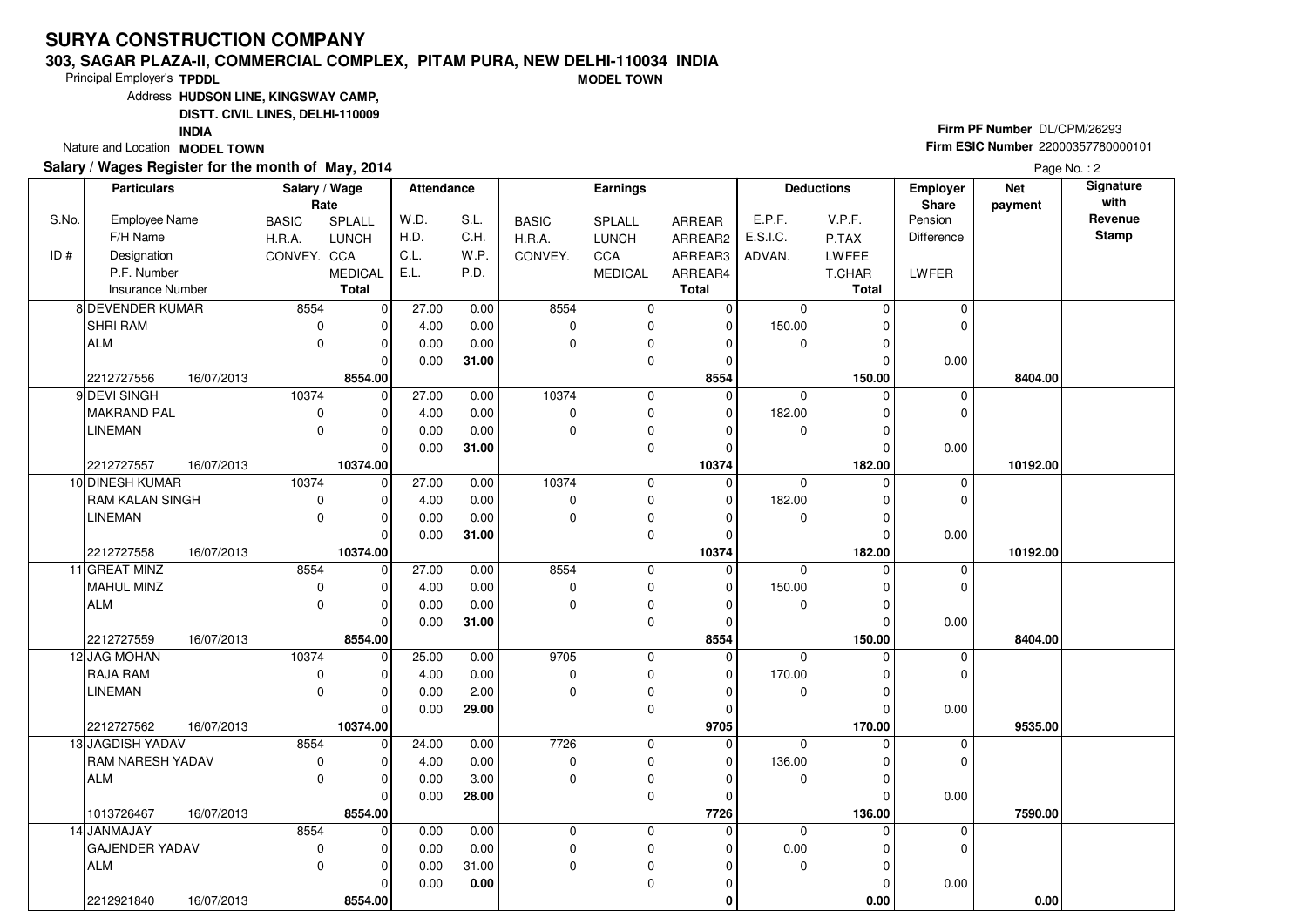#### **303, SAGAR PLAZA-II, COMMERCIAL COMPLEX, PITAM PURA, NEW DELHI-110034 INDIAMODEL TOWN**

Principal Employer's**TPDDL**

Address**HUDSON LINE, KINGSWAY CAMP,**

**DISTT. CIVIL LINES, DELHI-110009**

**INDIA**

Nature and Location **MODEL TOWN** 

### **Salary / Wages Register for the month of May, 2014**

**Firm PF Number** DL/CPM/26293 **Firm ESIC Number** <sup>22000357780000101</sup>

|       | <b>Particulars</b>      |            | Salary / Wage | Rate           | <b>Attendance</b> |       |              | <b>Earnings</b> |              |             | <b>Deductions</b> | Employer<br>Share | <b>Net</b><br>payment | Signature<br>with |
|-------|-------------------------|------------|---------------|----------------|-------------------|-------|--------------|-----------------|--------------|-------------|-------------------|-------------------|-----------------------|-------------------|
| S.No. | <b>Employee Name</b>    |            | <b>BASIC</b>  | SPLALL         | W.D.              | S.L.  | <b>BASIC</b> | SPLALL          | ARREAR       | E.P.F.      | V.P.F.            | Pension           |                       | Revenue           |
|       | F/H Name                |            | H.R.A.        | <b>LUNCH</b>   | H.D.              | C.H.  | H.R.A.       | <b>LUNCH</b>    | ARREAR2      | E.S.I.C.    | P.TAX             | Difference        |                       | <b>Stamp</b>      |
| ID#   | Designation             |            | CONVEY. CCA   |                | C.L.              | W.P.  | CONVEY.      | CCA             | ARREAR3      | ADVAN.      | <b>LWFEE</b>      |                   |                       |                   |
|       | P.F. Number             |            |               | <b>MEDICAL</b> | E.L.              | P.D.  |              | <b>MEDICAL</b>  | ARREAR4      |             | T.CHAR            | LWFER             |                       |                   |
|       | <b>Insurance Number</b> |            |               | <b>Total</b>   |                   |       |              |                 | <b>Total</b> |             | <b>Total</b>      |                   |                       |                   |
|       | 15 JATA SHANKAR         |            | 10374         | 0              | 27.00             | 0.00  | 10374        | 0               | $\mathbf 0$  | $\mathbf 0$ | $\Omega$          | $\mathbf 0$       |                       |                   |
|       | ASHOK KUMAR             |            | 0             | $\Omega$       | 4.00              | 0.00  | $\mathbf 0$  | 0               | $\mathbf 0$  | 182.00      |                   | $\mathbf 0$       |                       |                   |
|       | <b>LINEMAN</b>          |            | $\pmb{0}$     | $\Omega$       | 0.00              | 0.00  | $\mathbf 0$  | 0               | $\Omega$     | 0           | ∩                 |                   |                       |                   |
|       |                         |            |               | $\Omega$       | 0.00              | 31.00 |              | 0               | $\mathbf 0$  |             | $\Omega$          | 0.00              |                       |                   |
|       | 2212727564              | 16/07/2013 |               | 10374.00       |                   |       |              |                 | 10374        |             | 182.00            |                   | 10192.00              |                   |
|       | 16 JITENDER             |            | 8554          | $\Omega$       | 27.00             | 0.00  | 8554         | 0               | $\Omega$     | $\mathbf 0$ | $\Omega$          | $\mathbf 0$       |                       |                   |
|       | VASUDEV                 |            | $\pmb{0}$     | $\Omega$       | 4.00              | 0.00  | $\Omega$     | $\pmb{0}$       | 0            | 150.00      | O                 | $\mathbf 0$       |                       |                   |
|       | ALM                     |            | $\pmb{0}$     | $\Omega$       | 0.00              | 0.00  | $\mathbf 0$  | $\pmb{0}$       | $\Omega$     | 0           |                   |                   |                       |                   |
|       |                         |            |               | $\Omega$       | 0.00              | 31.00 |              | 0               | $\mathbf 0$  |             | $\Omega$          | 0.00              |                       |                   |
|       | 1013583473              | 16/07/2013 |               | 8554.00        |                   |       |              |                 | 8554         |             | 150.00            |                   | 8404.00               |                   |
|       | 17 KAILASH RAJPUT       |            | 10374         | $\Omega$       | 27.00             | 0.00  | 10374        | 0               | $\Omega$     | $\Omega$    | $\Omega$          | $\mathbf 0$       |                       |                   |
|       | <b>LAL SINGH</b>        |            | $\pmb{0}$     | $\Omega$       | 4.00              | 0.00  | $\mathbf 0$  | $\pmb{0}$       | $\mathbf 0$  | 182.00      | 0                 | $\mathbf 0$       |                       |                   |
|       | <b>LINEMAN</b>          |            | $\mathbf 0$   | $\Omega$       | 0.00              | 0.00  | $\mathbf 0$  | $\pmb{0}$       | $\Omega$     | 0           | 0                 |                   |                       |                   |
|       |                         |            |               | $\Omega$       | 0.00              | 31.00 |              | $\mathbf 0$     | $\Omega$     |             | 0                 | 0.00              |                       |                   |
|       | 2212727565              | 16/07/2013 |               | 10374.00       |                   |       |              |                 | 10374        |             | 182.00            |                   | 10192.00              |                   |
|       | 18 KAUSHAL KUMAR        |            | 8554          | $\mathbf 0$    | 22.00             | 0.00  | 7174         | 0               | $\mathbf 0$  | $\mathbf 0$ | $\Omega$          | $\mathbf 0$       |                       |                   |
|       | <b>SARDAR PAL</b>       |            | $\pmb{0}$     | $\Omega$       | 4.00              | 0.00  | $\mathbf 0$  | 0               | $\mathbf 0$  | 126.00      | O                 | $\mathbf 0$       |                       |                   |
|       | ALM                     |            | $\mathbf 0$   | $\Omega$       | 0.00              | 5.00  | 0            | 0               | $\Omega$     | 0           |                   |                   |                       |                   |
|       |                         |            |               | $\Omega$       | 0.00              | 26.00 |              | $\mathbf 0$     | $\Omega$     |             | 0                 | 0.00              |                       |                   |
|       | 2212727566              | 16/07/2013 |               | 8554.00        |                   |       |              |                 | 7174         |             | 126.00            |                   | 7048.00               |                   |
|       | 19 MAHADEV              |            | 8554          | $\mathbf 0$    | 2.00              | 0.00  | 552          | 0               | $\mathbf 0$  | $\mathbf 0$ | $\Omega$          | $\mathbf 0$       |                       |                   |
|       | LAKHU PRASAD YADAV      |            | $\pmb{0}$     | $\Omega$       | 0.00              | 0.00  | $\mathbf 0$  | 0               | $\mathbf 0$  | 10.00       | O                 | $\mathbf 0$       |                       |                   |
|       | ALM                     |            | $\mathbf 0$   | $\Omega$       | 0.00              | 29.00 | $\Omega$     | 0               | $\Omega$     | $\mathbf 0$ | $\Omega$          |                   |                       |                   |
|       |                         |            |               | $\Omega$       | 0.00              | 2.00  |              | 0               | $\mathbf 0$  |             | $\Omega$          | 0.00              |                       |                   |
|       | 2212731706              | 01/08/2013 |               | 8554.00        |                   |       |              |                 | 552          |             | 10.00             |                   | 542.00                |                   |
|       | 20 MAHAVIR PRASAD       |            | 10374         | $\mathbf 0$    | 27.00             | 0.00  | 10374        | 0               | $\mathbf 0$  | $\mathbf 0$ | $\Omega$          | $\mathbf 0$       |                       |                   |
|       | BUDHAI PRASAD           |            | 0             | $\Omega$       | 4.00              | 0.00  | $\mathbf 0$  | $\mathbf 0$     | $\Omega$     | 182.00      | O                 | $\mathbf 0$       |                       |                   |
|       | <b>LINEMAN</b>          |            | $\pmb{0}$     | $\Omega$       | 0.00              | 0.00  | $\mathbf 0$  | 0               | $\Omega$     | 0           | 0                 |                   |                       |                   |
|       |                         |            |               | $\Omega$       | 0.00              | 31.00 |              | $\mathbf 0$     | $\Omega$     |             | $\Omega$          | 0.00              |                       |                   |
|       | 2212727569              | 01/11/2013 |               | 10374.00       |                   |       |              |                 | 10374        |             | 182.00            |                   | 10192.00              |                   |
|       | 21 MANSA RAM            |            | 8554          | $\mathbf 0$    | 19.00             | 0.00  | 6071         | 0               | $\mathbf 0$  | $\Omega$    | $\Omega$          | 0                 |                       |                   |
|       | <b>RAM KRISHAN</b>      |            | $\pmb{0}$     | $\Omega$       | 3.00              | 0.00  | 0            | 0               | 0            | 107.00      | C                 | $\mathbf 0$       |                       |                   |
|       | ALM                     |            | $\mathbf 0$   | $\Omega$       | 0.00              | 9.00  | $\mathbf 0$  | $\pmb{0}$       | $\Omega$     | 0           | O                 |                   |                       |                   |
|       |                         |            |               | O              | 0.00              | 22.00 |              | $\mathbf 0$     | $\Omega$     |             |                   | 0.00              |                       |                   |
|       | 2212727575              | 16/07/2013 |               | 8554.00        |                   |       |              |                 | 6071         |             | 107.00            |                   | 5964.00               |                   |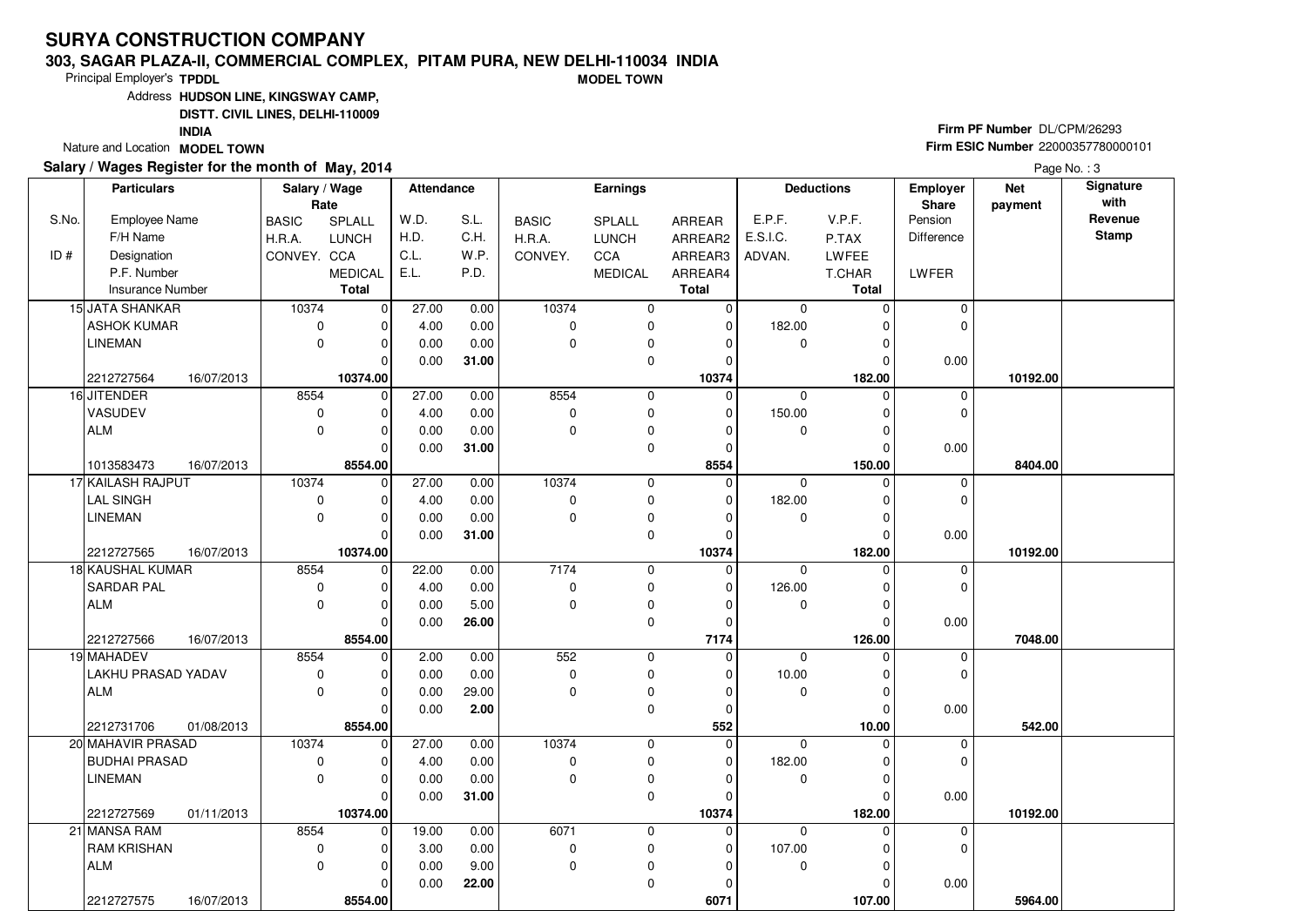#### **303, SAGAR PLAZA-II, COMMERCIAL COMPLEX, PITAM PURA, NEW DELHI-110034 INDIAMODEL TOWN**

Principal Employer's**TPDDL**

Address**HUDSON LINE, KINGSWAY CAMP,**

**DISTT. CIVIL LINES, DELHI-110009**

**INDIA**

Nature and Location **MODEL TOWN** 

### **Salary / Wages Register for the month of May, 2014**

**Firm PF Number** DL/CPM/26293 **Firm ESIC Number** <sup>22000357780000101</sup>

| Revenue<br>S.L.<br>E.P.F.<br>V.P.F.<br>Pension<br>Employee Name<br>SPLALL<br>W.D.<br><b>BASIC</b><br>SPLALL<br><b>BASIC</b><br>ARREAR<br>Stamp<br>F/H Name<br>H.D.<br>C.H.<br><b>LUNCH</b><br>E.S.I.C.<br><b>Difference</b><br>H.R.A.<br><b>LUNCH</b><br>H.R.A.<br>ARREAR2<br>P.TAX<br>ID#<br>C.L.<br>W.P.<br>Designation<br>CONVEY. CCA<br>CONVEY.<br>CCA<br>ARREAR3<br>ADVAN.<br>LWFEE<br>P.F. Number<br>E.L.<br>P.D.<br><b>MEDICAL</b><br><b>MEDICAL</b><br>ARREAR4<br>T.CHAR<br>LWFER<br>Total<br><b>Insurance Number</b><br><b>Total</b><br><b>Total</b><br>22 MUKESH KUMAR<br>27.00<br>8554<br>8554<br>0<br>0.00<br>0<br>$\mathbf 0$<br>$\mathbf 0$<br>$\mathbf 0$<br>$\Omega$<br><b>GAJODHAR</b><br>0.00<br>$\mathbf 0$<br>150.00<br>$\Omega$<br>0<br>4.00<br>$\Omega$<br>$\mathbf 0$<br>$\Omega$<br><b>ALM</b><br>0.00<br>0.00<br>0<br>0<br>$\mathbf 0$<br>$\Omega$<br>$\mathbf 0$<br>$\Omega$<br>∩<br>$\mathbf 0$<br>$\mathbf{0}$<br>31.00<br>0.00<br>0.00<br>$\Omega$<br>C<br>8554.00<br>8554<br>150.00<br>2212727574<br>16/07/2013<br>8404.00<br>27.00<br>8554<br>23 MUKESH KUMAR<br>8554<br> 0 <br>0<br>$\overline{0}$<br>0.00<br>$\mathbf 0$<br>$\Omega$<br>$\mathbf 0$<br><b>JAWALA PRASAD</b><br>0<br>4.00<br>0.00<br>0<br>0<br>150.00<br>$\Omega$<br>$\Omega$<br>$\Omega$<br>C<br><b>ALM</b><br>0<br>0.00<br>0.00<br>0<br>$\mathbf 0$<br>0<br>$\Omega$<br>0<br>$\mathbf{0}$<br>0.00<br>31.00<br>$\mathbf 0$<br>0.00<br>$\Omega$<br>$\Omega$<br>2212727577<br>8554.00<br>8554<br>150.00<br>16/07/2013<br>8404.00<br>24 MUKESH KUMAR<br>10374<br>27.00<br>10374<br>0.00<br>0<br>0<br>$\mathbf 0$<br>$\mathbf 0$<br>$\mathbf 0$<br>$\Omega$<br><b>GOVERDHAN</b><br>0<br>0.00<br>$\mathbf 0$<br>0<br>182.00<br>$\mathbf 0$<br>4.00<br>$\Omega$<br>0<br><b>TO</b><br>0<br>0.00<br>0.00<br>$\mathbf 0$<br>$\Omega$<br>0<br>0<br>$\Omega$<br>$\Omega$<br>$\mathbf 0$<br>0.00<br>0<br>0.00<br>31.00<br>$\Omega$<br>$\sqrt{ }$<br>10374.00<br>10374<br>182.00<br>1013583467<br>16/07/2013<br>10192.00<br>27.00<br>10374<br>25 NARENDRA<br>10374<br>$\mathbf 0$<br>0.00<br>0<br>0<br>$\mathbf 0$<br>$\Omega$<br>$\mathbf 0$<br>182.00<br>$\mathbf{0}$<br>RAM SWAROOP<br>4.00<br>0.00<br>$\mathbf 0$<br>0<br>0<br>$\Omega$<br>$\Omega$<br>TO<br>0<br>0<br>0.00<br>0.00<br>0<br>0<br>0<br>$\Omega$<br>ŋ<br>$\mathbf 0$<br>$\Omega$<br>0.00<br>31.00<br>0.00<br>$\Omega$<br>C<br>10374.00<br>10374<br>182.00<br>2212948036<br>16/07/2013<br>10192.00<br>27.00<br>8554<br>26 NARESH<br>8554<br>$\mathbf 0$<br>0.00<br>0<br>0<br>$\Omega$<br>0<br>$\Omega$<br>150.00<br><b>LAIKU PRASAD</b><br>0<br>4.00<br>0.00<br>$\mathbf 0$<br>0<br>$\mathbf 0$<br>$\Omega$<br>$\Omega$<br>$\Omega$<br>$\pmb{0}$<br><b>ALM</b><br>0.00<br>0.00<br>$\Omega$<br>$\Omega$<br>$\Omega$<br>0<br>∩<br>31.00<br>0<br>0<br>0.00<br>0.00<br>0<br>$\Omega$<br>8554.00<br>8554<br>150.00<br>8404.00<br>2212727578<br>16/07/2013<br>10374<br>27 NARESH DAHIYA<br>10374<br>27.00<br>0.00<br>0<br>$\mathbf 0$<br>$\mathbf 0$<br>$\Omega$<br>$\mathbf 0$<br>O<br>MUKHTYAR SINGH<br>0<br>4.00<br>0.00<br>$\mathbf 0$<br>0<br>182.00<br>$\mathbf 0$<br>$\Omega$<br>$\Omega$<br>0<br>$\mathbf 0$<br><b>LINEMAN</b><br>0.00<br>0.00<br>$\Omega$<br>0<br>0<br>$\mathbf 0$<br>O<br>0.00<br>31.00<br>0<br>0.00<br>$\Omega$<br>$\Omega$<br>$\Omega$<br>16/07/2013<br>10374.00<br>10374<br>182.00<br>2212727580<br>10192.00<br>28 NARESH KUMAR<br>10374<br>10374<br>$\mathbf 0$<br>27.00<br>0.00<br>0<br>$\mathbf 0$<br>0<br>$\Omega$<br>U<br><b>RAJ KUMAR</b><br>0<br>0.00<br>$\mathbf 0$<br>0<br>182.00<br>$\mathbf 0$<br>4.00<br>0<br>$\Omega$<br><b>LINEMAN</b><br>$\mathbf 0$<br>0.00<br>0.00<br>$\mathbf{0}$<br>0<br>$\mathbf 0$<br>0<br>O<br>0<br>0.00<br>31.00<br>0.00<br>0<br>O<br>2212727581<br>16/07/2013<br>10374.00<br>10374<br>182.00<br>10192.00 |       | <b>Particulars</b> | Salary / Wage<br>Rate | Attendance |  | <b>Earnings</b> |  | <b>Deductions</b> | Employer<br>Share | <b>Net</b><br>payment | Signature<br>with |
|------------------------------------------------------------------------------------------------------------------------------------------------------------------------------------------------------------------------------------------------------------------------------------------------------------------------------------------------------------------------------------------------------------------------------------------------------------------------------------------------------------------------------------------------------------------------------------------------------------------------------------------------------------------------------------------------------------------------------------------------------------------------------------------------------------------------------------------------------------------------------------------------------------------------------------------------------------------------------------------------------------------------------------------------------------------------------------------------------------------------------------------------------------------------------------------------------------------------------------------------------------------------------------------------------------------------------------------------------------------------------------------------------------------------------------------------------------------------------------------------------------------------------------------------------------------------------------------------------------------------------------------------------------------------------------------------------------------------------------------------------------------------------------------------------------------------------------------------------------------------------------------------------------------------------------------------------------------------------------------------------------------------------------------------------------------------------------------------------------------------------------------------------------------------------------------------------------------------------------------------------------------------------------------------------------------------------------------------------------------------------------------------------------------------------------------------------------------------------------------------------------------------------------------------------------------------------------------------------------------------------------------------------------------------------------------------------------------------------------------------------------------------------------------------------------------------------------------------------------------------------------------------------------------------------------------------------------------------------------------------------------------------------------------------------------------------------------------------------------------------------------------------------------------------------------------------------------------------------------------------------------------------------------------------------------------------------------------------------------------------------------------------------------------------------------------------------------------------------------------------------------------------------------------------------------------------------------------------------------------------------------------------------------------------------------------------------------------------------------------------------------------------------------------------------------------------------|-------|--------------------|-----------------------|------------|--|-----------------|--|-------------------|-------------------|-----------------------|-------------------|
|                                                                                                                                                                                                                                                                                                                                                                                                                                                                                                                                                                                                                                                                                                                                                                                                                                                                                                                                                                                                                                                                                                                                                                                                                                                                                                                                                                                                                                                                                                                                                                                                                                                                                                                                                                                                                                                                                                                                                                                                                                                                                                                                                                                                                                                                                                                                                                                                                                                                                                                                                                                                                                                                                                                                                                                                                                                                                                                                                                                                                                                                                                                                                                                                                                                                                                                                                                                                                                                                                                                                                                                                                                                                                                                                                                                                                              | S.No. |                    |                       |            |  |                 |  |                   |                   |                       |                   |
|                                                                                                                                                                                                                                                                                                                                                                                                                                                                                                                                                                                                                                                                                                                                                                                                                                                                                                                                                                                                                                                                                                                                                                                                                                                                                                                                                                                                                                                                                                                                                                                                                                                                                                                                                                                                                                                                                                                                                                                                                                                                                                                                                                                                                                                                                                                                                                                                                                                                                                                                                                                                                                                                                                                                                                                                                                                                                                                                                                                                                                                                                                                                                                                                                                                                                                                                                                                                                                                                                                                                                                                                                                                                                                                                                                                                                              |       |                    |                       |            |  |                 |  |                   |                   |                       |                   |
|                                                                                                                                                                                                                                                                                                                                                                                                                                                                                                                                                                                                                                                                                                                                                                                                                                                                                                                                                                                                                                                                                                                                                                                                                                                                                                                                                                                                                                                                                                                                                                                                                                                                                                                                                                                                                                                                                                                                                                                                                                                                                                                                                                                                                                                                                                                                                                                                                                                                                                                                                                                                                                                                                                                                                                                                                                                                                                                                                                                                                                                                                                                                                                                                                                                                                                                                                                                                                                                                                                                                                                                                                                                                                                                                                                                                                              |       |                    |                       |            |  |                 |  |                   |                   |                       |                   |
|                                                                                                                                                                                                                                                                                                                                                                                                                                                                                                                                                                                                                                                                                                                                                                                                                                                                                                                                                                                                                                                                                                                                                                                                                                                                                                                                                                                                                                                                                                                                                                                                                                                                                                                                                                                                                                                                                                                                                                                                                                                                                                                                                                                                                                                                                                                                                                                                                                                                                                                                                                                                                                                                                                                                                                                                                                                                                                                                                                                                                                                                                                                                                                                                                                                                                                                                                                                                                                                                                                                                                                                                                                                                                                                                                                                                                              |       |                    |                       |            |  |                 |  |                   |                   |                       |                   |
|                                                                                                                                                                                                                                                                                                                                                                                                                                                                                                                                                                                                                                                                                                                                                                                                                                                                                                                                                                                                                                                                                                                                                                                                                                                                                                                                                                                                                                                                                                                                                                                                                                                                                                                                                                                                                                                                                                                                                                                                                                                                                                                                                                                                                                                                                                                                                                                                                                                                                                                                                                                                                                                                                                                                                                                                                                                                                                                                                                                                                                                                                                                                                                                                                                                                                                                                                                                                                                                                                                                                                                                                                                                                                                                                                                                                                              |       |                    |                       |            |  |                 |  |                   |                   |                       |                   |
|                                                                                                                                                                                                                                                                                                                                                                                                                                                                                                                                                                                                                                                                                                                                                                                                                                                                                                                                                                                                                                                                                                                                                                                                                                                                                                                                                                                                                                                                                                                                                                                                                                                                                                                                                                                                                                                                                                                                                                                                                                                                                                                                                                                                                                                                                                                                                                                                                                                                                                                                                                                                                                                                                                                                                                                                                                                                                                                                                                                                                                                                                                                                                                                                                                                                                                                                                                                                                                                                                                                                                                                                                                                                                                                                                                                                                              |       |                    |                       |            |  |                 |  |                   |                   |                       |                   |
|                                                                                                                                                                                                                                                                                                                                                                                                                                                                                                                                                                                                                                                                                                                                                                                                                                                                                                                                                                                                                                                                                                                                                                                                                                                                                                                                                                                                                                                                                                                                                                                                                                                                                                                                                                                                                                                                                                                                                                                                                                                                                                                                                                                                                                                                                                                                                                                                                                                                                                                                                                                                                                                                                                                                                                                                                                                                                                                                                                                                                                                                                                                                                                                                                                                                                                                                                                                                                                                                                                                                                                                                                                                                                                                                                                                                                              |       |                    |                       |            |  |                 |  |                   |                   |                       |                   |
|                                                                                                                                                                                                                                                                                                                                                                                                                                                                                                                                                                                                                                                                                                                                                                                                                                                                                                                                                                                                                                                                                                                                                                                                                                                                                                                                                                                                                                                                                                                                                                                                                                                                                                                                                                                                                                                                                                                                                                                                                                                                                                                                                                                                                                                                                                                                                                                                                                                                                                                                                                                                                                                                                                                                                                                                                                                                                                                                                                                                                                                                                                                                                                                                                                                                                                                                                                                                                                                                                                                                                                                                                                                                                                                                                                                                                              |       |                    |                       |            |  |                 |  |                   |                   |                       |                   |
|                                                                                                                                                                                                                                                                                                                                                                                                                                                                                                                                                                                                                                                                                                                                                                                                                                                                                                                                                                                                                                                                                                                                                                                                                                                                                                                                                                                                                                                                                                                                                                                                                                                                                                                                                                                                                                                                                                                                                                                                                                                                                                                                                                                                                                                                                                                                                                                                                                                                                                                                                                                                                                                                                                                                                                                                                                                                                                                                                                                                                                                                                                                                                                                                                                                                                                                                                                                                                                                                                                                                                                                                                                                                                                                                                                                                                              |       |                    |                       |            |  |                 |  |                   |                   |                       |                   |
|                                                                                                                                                                                                                                                                                                                                                                                                                                                                                                                                                                                                                                                                                                                                                                                                                                                                                                                                                                                                                                                                                                                                                                                                                                                                                                                                                                                                                                                                                                                                                                                                                                                                                                                                                                                                                                                                                                                                                                                                                                                                                                                                                                                                                                                                                                                                                                                                                                                                                                                                                                                                                                                                                                                                                                                                                                                                                                                                                                                                                                                                                                                                                                                                                                                                                                                                                                                                                                                                                                                                                                                                                                                                                                                                                                                                                              |       |                    |                       |            |  |                 |  |                   |                   |                       |                   |
|                                                                                                                                                                                                                                                                                                                                                                                                                                                                                                                                                                                                                                                                                                                                                                                                                                                                                                                                                                                                                                                                                                                                                                                                                                                                                                                                                                                                                                                                                                                                                                                                                                                                                                                                                                                                                                                                                                                                                                                                                                                                                                                                                                                                                                                                                                                                                                                                                                                                                                                                                                                                                                                                                                                                                                                                                                                                                                                                                                                                                                                                                                                                                                                                                                                                                                                                                                                                                                                                                                                                                                                                                                                                                                                                                                                                                              |       |                    |                       |            |  |                 |  |                   |                   |                       |                   |
|                                                                                                                                                                                                                                                                                                                                                                                                                                                                                                                                                                                                                                                                                                                                                                                                                                                                                                                                                                                                                                                                                                                                                                                                                                                                                                                                                                                                                                                                                                                                                                                                                                                                                                                                                                                                                                                                                                                                                                                                                                                                                                                                                                                                                                                                                                                                                                                                                                                                                                                                                                                                                                                                                                                                                                                                                                                                                                                                                                                                                                                                                                                                                                                                                                                                                                                                                                                                                                                                                                                                                                                                                                                                                                                                                                                                                              |       |                    |                       |            |  |                 |  |                   |                   |                       |                   |
|                                                                                                                                                                                                                                                                                                                                                                                                                                                                                                                                                                                                                                                                                                                                                                                                                                                                                                                                                                                                                                                                                                                                                                                                                                                                                                                                                                                                                                                                                                                                                                                                                                                                                                                                                                                                                                                                                                                                                                                                                                                                                                                                                                                                                                                                                                                                                                                                                                                                                                                                                                                                                                                                                                                                                                                                                                                                                                                                                                                                                                                                                                                                                                                                                                                                                                                                                                                                                                                                                                                                                                                                                                                                                                                                                                                                                              |       |                    |                       |            |  |                 |  |                   |                   |                       |                   |
|                                                                                                                                                                                                                                                                                                                                                                                                                                                                                                                                                                                                                                                                                                                                                                                                                                                                                                                                                                                                                                                                                                                                                                                                                                                                                                                                                                                                                                                                                                                                                                                                                                                                                                                                                                                                                                                                                                                                                                                                                                                                                                                                                                                                                                                                                                                                                                                                                                                                                                                                                                                                                                                                                                                                                                                                                                                                                                                                                                                                                                                                                                                                                                                                                                                                                                                                                                                                                                                                                                                                                                                                                                                                                                                                                                                                                              |       |                    |                       |            |  |                 |  |                   |                   |                       |                   |
|                                                                                                                                                                                                                                                                                                                                                                                                                                                                                                                                                                                                                                                                                                                                                                                                                                                                                                                                                                                                                                                                                                                                                                                                                                                                                                                                                                                                                                                                                                                                                                                                                                                                                                                                                                                                                                                                                                                                                                                                                                                                                                                                                                                                                                                                                                                                                                                                                                                                                                                                                                                                                                                                                                                                                                                                                                                                                                                                                                                                                                                                                                                                                                                                                                                                                                                                                                                                                                                                                                                                                                                                                                                                                                                                                                                                                              |       |                    |                       |            |  |                 |  |                   |                   |                       |                   |
|                                                                                                                                                                                                                                                                                                                                                                                                                                                                                                                                                                                                                                                                                                                                                                                                                                                                                                                                                                                                                                                                                                                                                                                                                                                                                                                                                                                                                                                                                                                                                                                                                                                                                                                                                                                                                                                                                                                                                                                                                                                                                                                                                                                                                                                                                                                                                                                                                                                                                                                                                                                                                                                                                                                                                                                                                                                                                                                                                                                                                                                                                                                                                                                                                                                                                                                                                                                                                                                                                                                                                                                                                                                                                                                                                                                                                              |       |                    |                       |            |  |                 |  |                   |                   |                       |                   |
|                                                                                                                                                                                                                                                                                                                                                                                                                                                                                                                                                                                                                                                                                                                                                                                                                                                                                                                                                                                                                                                                                                                                                                                                                                                                                                                                                                                                                                                                                                                                                                                                                                                                                                                                                                                                                                                                                                                                                                                                                                                                                                                                                                                                                                                                                                                                                                                                                                                                                                                                                                                                                                                                                                                                                                                                                                                                                                                                                                                                                                                                                                                                                                                                                                                                                                                                                                                                                                                                                                                                                                                                                                                                                                                                                                                                                              |       |                    |                       |            |  |                 |  |                   |                   |                       |                   |
|                                                                                                                                                                                                                                                                                                                                                                                                                                                                                                                                                                                                                                                                                                                                                                                                                                                                                                                                                                                                                                                                                                                                                                                                                                                                                                                                                                                                                                                                                                                                                                                                                                                                                                                                                                                                                                                                                                                                                                                                                                                                                                                                                                                                                                                                                                                                                                                                                                                                                                                                                                                                                                                                                                                                                                                                                                                                                                                                                                                                                                                                                                                                                                                                                                                                                                                                                                                                                                                                                                                                                                                                                                                                                                                                                                                                                              |       |                    |                       |            |  |                 |  |                   |                   |                       |                   |
|                                                                                                                                                                                                                                                                                                                                                                                                                                                                                                                                                                                                                                                                                                                                                                                                                                                                                                                                                                                                                                                                                                                                                                                                                                                                                                                                                                                                                                                                                                                                                                                                                                                                                                                                                                                                                                                                                                                                                                                                                                                                                                                                                                                                                                                                                                                                                                                                                                                                                                                                                                                                                                                                                                                                                                                                                                                                                                                                                                                                                                                                                                                                                                                                                                                                                                                                                                                                                                                                                                                                                                                                                                                                                                                                                                                                                              |       |                    |                       |            |  |                 |  |                   |                   |                       |                   |
|                                                                                                                                                                                                                                                                                                                                                                                                                                                                                                                                                                                                                                                                                                                                                                                                                                                                                                                                                                                                                                                                                                                                                                                                                                                                                                                                                                                                                                                                                                                                                                                                                                                                                                                                                                                                                                                                                                                                                                                                                                                                                                                                                                                                                                                                                                                                                                                                                                                                                                                                                                                                                                                                                                                                                                                                                                                                                                                                                                                                                                                                                                                                                                                                                                                                                                                                                                                                                                                                                                                                                                                                                                                                                                                                                                                                                              |       |                    |                       |            |  |                 |  |                   |                   |                       |                   |
|                                                                                                                                                                                                                                                                                                                                                                                                                                                                                                                                                                                                                                                                                                                                                                                                                                                                                                                                                                                                                                                                                                                                                                                                                                                                                                                                                                                                                                                                                                                                                                                                                                                                                                                                                                                                                                                                                                                                                                                                                                                                                                                                                                                                                                                                                                                                                                                                                                                                                                                                                                                                                                                                                                                                                                                                                                                                                                                                                                                                                                                                                                                                                                                                                                                                                                                                                                                                                                                                                                                                                                                                                                                                                                                                                                                                                              |       |                    |                       |            |  |                 |  |                   |                   |                       |                   |
|                                                                                                                                                                                                                                                                                                                                                                                                                                                                                                                                                                                                                                                                                                                                                                                                                                                                                                                                                                                                                                                                                                                                                                                                                                                                                                                                                                                                                                                                                                                                                                                                                                                                                                                                                                                                                                                                                                                                                                                                                                                                                                                                                                                                                                                                                                                                                                                                                                                                                                                                                                                                                                                                                                                                                                                                                                                                                                                                                                                                                                                                                                                                                                                                                                                                                                                                                                                                                                                                                                                                                                                                                                                                                                                                                                                                                              |       |                    |                       |            |  |                 |  |                   |                   |                       |                   |
|                                                                                                                                                                                                                                                                                                                                                                                                                                                                                                                                                                                                                                                                                                                                                                                                                                                                                                                                                                                                                                                                                                                                                                                                                                                                                                                                                                                                                                                                                                                                                                                                                                                                                                                                                                                                                                                                                                                                                                                                                                                                                                                                                                                                                                                                                                                                                                                                                                                                                                                                                                                                                                                                                                                                                                                                                                                                                                                                                                                                                                                                                                                                                                                                                                                                                                                                                                                                                                                                                                                                                                                                                                                                                                                                                                                                                              |       |                    |                       |            |  |                 |  |                   |                   |                       |                   |
|                                                                                                                                                                                                                                                                                                                                                                                                                                                                                                                                                                                                                                                                                                                                                                                                                                                                                                                                                                                                                                                                                                                                                                                                                                                                                                                                                                                                                                                                                                                                                                                                                                                                                                                                                                                                                                                                                                                                                                                                                                                                                                                                                                                                                                                                                                                                                                                                                                                                                                                                                                                                                                                                                                                                                                                                                                                                                                                                                                                                                                                                                                                                                                                                                                                                                                                                                                                                                                                                                                                                                                                                                                                                                                                                                                                                                              |       |                    |                       |            |  |                 |  |                   |                   |                       |                   |
|                                                                                                                                                                                                                                                                                                                                                                                                                                                                                                                                                                                                                                                                                                                                                                                                                                                                                                                                                                                                                                                                                                                                                                                                                                                                                                                                                                                                                                                                                                                                                                                                                                                                                                                                                                                                                                                                                                                                                                                                                                                                                                                                                                                                                                                                                                                                                                                                                                                                                                                                                                                                                                                                                                                                                                                                                                                                                                                                                                                                                                                                                                                                                                                                                                                                                                                                                                                                                                                                                                                                                                                                                                                                                                                                                                                                                              |       |                    |                       |            |  |                 |  |                   |                   |                       |                   |
|                                                                                                                                                                                                                                                                                                                                                                                                                                                                                                                                                                                                                                                                                                                                                                                                                                                                                                                                                                                                                                                                                                                                                                                                                                                                                                                                                                                                                                                                                                                                                                                                                                                                                                                                                                                                                                                                                                                                                                                                                                                                                                                                                                                                                                                                                                                                                                                                                                                                                                                                                                                                                                                                                                                                                                                                                                                                                                                                                                                                                                                                                                                                                                                                                                                                                                                                                                                                                                                                                                                                                                                                                                                                                                                                                                                                                              |       |                    |                       |            |  |                 |  |                   |                   |                       |                   |
|                                                                                                                                                                                                                                                                                                                                                                                                                                                                                                                                                                                                                                                                                                                                                                                                                                                                                                                                                                                                                                                                                                                                                                                                                                                                                                                                                                                                                                                                                                                                                                                                                                                                                                                                                                                                                                                                                                                                                                                                                                                                                                                                                                                                                                                                                                                                                                                                                                                                                                                                                                                                                                                                                                                                                                                                                                                                                                                                                                                                                                                                                                                                                                                                                                                                                                                                                                                                                                                                                                                                                                                                                                                                                                                                                                                                                              |       |                    |                       |            |  |                 |  |                   |                   |                       |                   |
|                                                                                                                                                                                                                                                                                                                                                                                                                                                                                                                                                                                                                                                                                                                                                                                                                                                                                                                                                                                                                                                                                                                                                                                                                                                                                                                                                                                                                                                                                                                                                                                                                                                                                                                                                                                                                                                                                                                                                                                                                                                                                                                                                                                                                                                                                                                                                                                                                                                                                                                                                                                                                                                                                                                                                                                                                                                                                                                                                                                                                                                                                                                                                                                                                                                                                                                                                                                                                                                                                                                                                                                                                                                                                                                                                                                                                              |       |                    |                       |            |  |                 |  |                   |                   |                       |                   |
|                                                                                                                                                                                                                                                                                                                                                                                                                                                                                                                                                                                                                                                                                                                                                                                                                                                                                                                                                                                                                                                                                                                                                                                                                                                                                                                                                                                                                                                                                                                                                                                                                                                                                                                                                                                                                                                                                                                                                                                                                                                                                                                                                                                                                                                                                                                                                                                                                                                                                                                                                                                                                                                                                                                                                                                                                                                                                                                                                                                                                                                                                                                                                                                                                                                                                                                                                                                                                                                                                                                                                                                                                                                                                                                                                                                                                              |       |                    |                       |            |  |                 |  |                   |                   |                       |                   |
|                                                                                                                                                                                                                                                                                                                                                                                                                                                                                                                                                                                                                                                                                                                                                                                                                                                                                                                                                                                                                                                                                                                                                                                                                                                                                                                                                                                                                                                                                                                                                                                                                                                                                                                                                                                                                                                                                                                                                                                                                                                                                                                                                                                                                                                                                                                                                                                                                                                                                                                                                                                                                                                                                                                                                                                                                                                                                                                                                                                                                                                                                                                                                                                                                                                                                                                                                                                                                                                                                                                                                                                                                                                                                                                                                                                                                              |       |                    |                       |            |  |                 |  |                   |                   |                       |                   |
|                                                                                                                                                                                                                                                                                                                                                                                                                                                                                                                                                                                                                                                                                                                                                                                                                                                                                                                                                                                                                                                                                                                                                                                                                                                                                                                                                                                                                                                                                                                                                                                                                                                                                                                                                                                                                                                                                                                                                                                                                                                                                                                                                                                                                                                                                                                                                                                                                                                                                                                                                                                                                                                                                                                                                                                                                                                                                                                                                                                                                                                                                                                                                                                                                                                                                                                                                                                                                                                                                                                                                                                                                                                                                                                                                                                                                              |       |                    |                       |            |  |                 |  |                   |                   |                       |                   |
|                                                                                                                                                                                                                                                                                                                                                                                                                                                                                                                                                                                                                                                                                                                                                                                                                                                                                                                                                                                                                                                                                                                                                                                                                                                                                                                                                                                                                                                                                                                                                                                                                                                                                                                                                                                                                                                                                                                                                                                                                                                                                                                                                                                                                                                                                                                                                                                                                                                                                                                                                                                                                                                                                                                                                                                                                                                                                                                                                                                                                                                                                                                                                                                                                                                                                                                                                                                                                                                                                                                                                                                                                                                                                                                                                                                                                              |       |                    |                       |            |  |                 |  |                   |                   |                       |                   |
|                                                                                                                                                                                                                                                                                                                                                                                                                                                                                                                                                                                                                                                                                                                                                                                                                                                                                                                                                                                                                                                                                                                                                                                                                                                                                                                                                                                                                                                                                                                                                                                                                                                                                                                                                                                                                                                                                                                                                                                                                                                                                                                                                                                                                                                                                                                                                                                                                                                                                                                                                                                                                                                                                                                                                                                                                                                                                                                                                                                                                                                                                                                                                                                                                                                                                                                                                                                                                                                                                                                                                                                                                                                                                                                                                                                                                              |       |                    |                       |            |  |                 |  |                   |                   |                       |                   |
|                                                                                                                                                                                                                                                                                                                                                                                                                                                                                                                                                                                                                                                                                                                                                                                                                                                                                                                                                                                                                                                                                                                                                                                                                                                                                                                                                                                                                                                                                                                                                                                                                                                                                                                                                                                                                                                                                                                                                                                                                                                                                                                                                                                                                                                                                                                                                                                                                                                                                                                                                                                                                                                                                                                                                                                                                                                                                                                                                                                                                                                                                                                                                                                                                                                                                                                                                                                                                                                                                                                                                                                                                                                                                                                                                                                                                              |       |                    |                       |            |  |                 |  |                   |                   |                       |                   |
|                                                                                                                                                                                                                                                                                                                                                                                                                                                                                                                                                                                                                                                                                                                                                                                                                                                                                                                                                                                                                                                                                                                                                                                                                                                                                                                                                                                                                                                                                                                                                                                                                                                                                                                                                                                                                                                                                                                                                                                                                                                                                                                                                                                                                                                                                                                                                                                                                                                                                                                                                                                                                                                                                                                                                                                                                                                                                                                                                                                                                                                                                                                                                                                                                                                                                                                                                                                                                                                                                                                                                                                                                                                                                                                                                                                                                              |       |                    |                       |            |  |                 |  |                   |                   |                       |                   |
|                                                                                                                                                                                                                                                                                                                                                                                                                                                                                                                                                                                                                                                                                                                                                                                                                                                                                                                                                                                                                                                                                                                                                                                                                                                                                                                                                                                                                                                                                                                                                                                                                                                                                                                                                                                                                                                                                                                                                                                                                                                                                                                                                                                                                                                                                                                                                                                                                                                                                                                                                                                                                                                                                                                                                                                                                                                                                                                                                                                                                                                                                                                                                                                                                                                                                                                                                                                                                                                                                                                                                                                                                                                                                                                                                                                                                              |       |                    |                       |            |  |                 |  |                   |                   |                       |                   |
|                                                                                                                                                                                                                                                                                                                                                                                                                                                                                                                                                                                                                                                                                                                                                                                                                                                                                                                                                                                                                                                                                                                                                                                                                                                                                                                                                                                                                                                                                                                                                                                                                                                                                                                                                                                                                                                                                                                                                                                                                                                                                                                                                                                                                                                                                                                                                                                                                                                                                                                                                                                                                                                                                                                                                                                                                                                                                                                                                                                                                                                                                                                                                                                                                                                                                                                                                                                                                                                                                                                                                                                                                                                                                                                                                                                                                              |       |                    |                       |            |  |                 |  |                   |                   |                       |                   |
|                                                                                                                                                                                                                                                                                                                                                                                                                                                                                                                                                                                                                                                                                                                                                                                                                                                                                                                                                                                                                                                                                                                                                                                                                                                                                                                                                                                                                                                                                                                                                                                                                                                                                                                                                                                                                                                                                                                                                                                                                                                                                                                                                                                                                                                                                                                                                                                                                                                                                                                                                                                                                                                                                                                                                                                                                                                                                                                                                                                                                                                                                                                                                                                                                                                                                                                                                                                                                                                                                                                                                                                                                                                                                                                                                                                                                              |       |                    |                       |            |  |                 |  |                   |                   |                       |                   |
|                                                                                                                                                                                                                                                                                                                                                                                                                                                                                                                                                                                                                                                                                                                                                                                                                                                                                                                                                                                                                                                                                                                                                                                                                                                                                                                                                                                                                                                                                                                                                                                                                                                                                                                                                                                                                                                                                                                                                                                                                                                                                                                                                                                                                                                                                                                                                                                                                                                                                                                                                                                                                                                                                                                                                                                                                                                                                                                                                                                                                                                                                                                                                                                                                                                                                                                                                                                                                                                                                                                                                                                                                                                                                                                                                                                                                              |       |                    |                       |            |  |                 |  |                   |                   |                       |                   |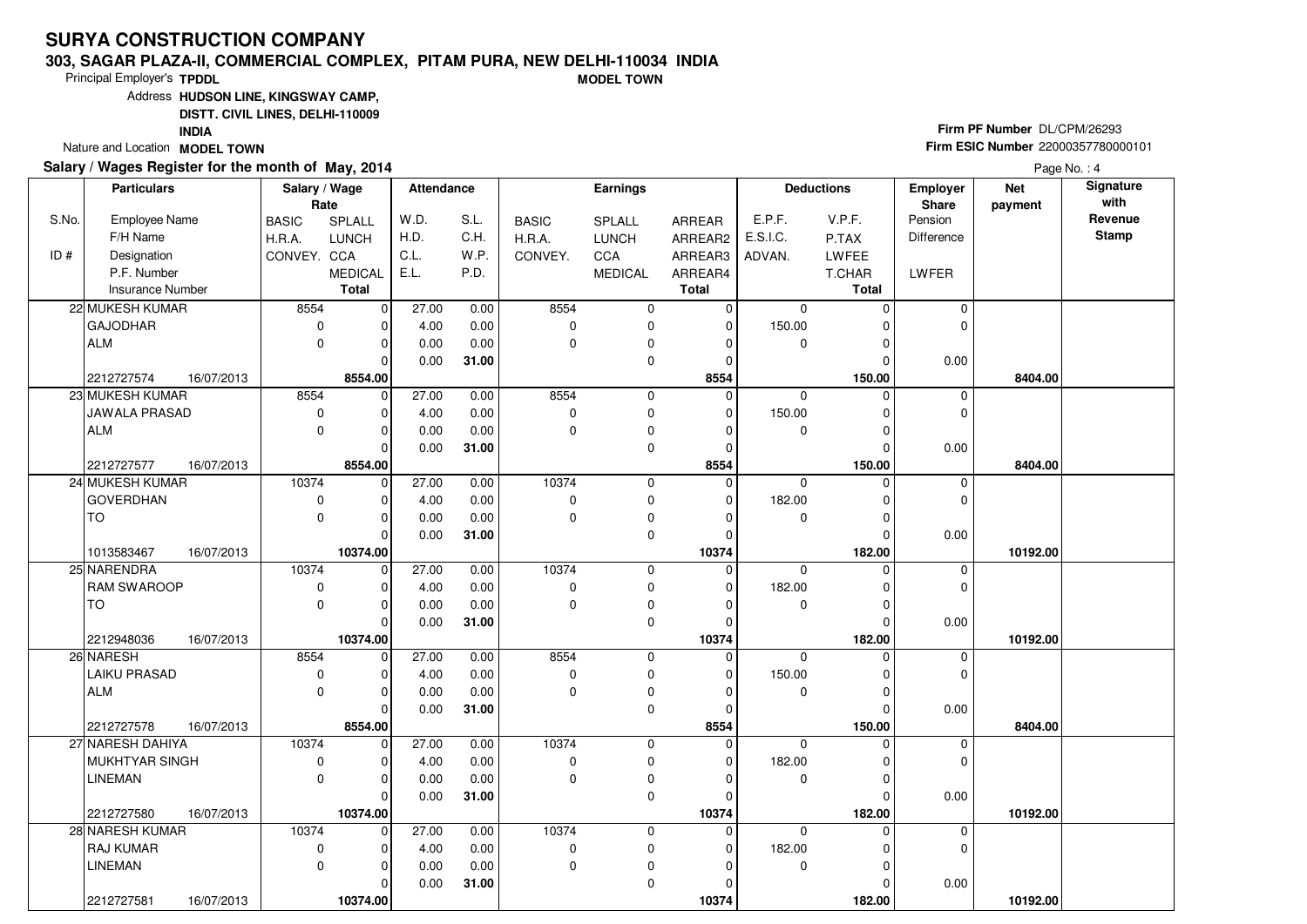#### **303, SAGAR PLAZA-II, COMMERCIAL COMPLEX, PITAM PURA, NEW DELHI-110034 INDIAMODEL TOWN**

Principal Employer's**TPDDL**

Address**HUDSON LINE, KINGSWAY CAMP,**

**DISTT. CIVIL LINES, DELHI-110009**

**INDIA**

Nature and Location **MODEL TOWN** 

### **Salary / Wages Register for the month of May, 2014**

**Firm PF Number** DL/CPM/26293 **Firm ESIC Number** <sup>22000357780000101</sup>

|       | <b>Particulars</b>       | Salary / Wage | Rate           | Attendance |       |              | <b>Earnings</b> |              |             | <b>Deductions</b> | Employer<br>Share | <b>Net</b><br>payment | Signature<br>with |
|-------|--------------------------|---------------|----------------|------------|-------|--------------|-----------------|--------------|-------------|-------------------|-------------------|-----------------------|-------------------|
| S.No. | <b>Employee Name</b>     | <b>BASIC</b>  | SPLALL         | W.D.       | S.L.  | <b>BASIC</b> | SPLALL          | ARREAR       | E.P.F.      | V.P.F.            | Pension           |                       | Revenue           |
|       | F/H Name                 | H.R.A.        | <b>LUNCH</b>   | H.D.       | C.H.  | H.R.A.       | <b>LUNCH</b>    | ARREAR2      | E.S.I.C.    | P.TAX             | Difference        |                       | <b>Stamp</b>      |
| ID#   | Designation              | CONVEY. CCA   |                | C.L.       | W.P.  | CONVEY.      | CCA             | ARREAR3      | ADVAN.      | <b>LWFEE</b>      |                   |                       |                   |
|       | P.F. Number              |               | <b>MEDICAL</b> | E.L.       | P.D.  |              | <b>MEDICAL</b>  | ARREAR4      |             | T.CHAR            | LWFER             |                       |                   |
|       | <b>Insurance Number</b>  |               | <b>Total</b>   |            |       |              |                 | <b>Total</b> |             | Total             |                   |                       |                   |
|       | 29 NATHU RAM             | 10374         | 0              | 27.00      | 0.00  | 10374        | 0               | 0            | $\mathbf 0$ | $\Omega$          | $\mathbf 0$       |                       |                   |
|       | <b>MATRUMAL</b>          | 0             | 0              | 4.00       | 0.00  | $\mathbf 0$  | 0               | $\mathbf 0$  | 182.00      |                   | $\Omega$          |                       |                   |
|       | <b>LINEMAN</b>           | $\mathbf 0$   | $\Omega$       | 0.00       | 0.00  | $\mathbf 0$  | 0               | $\Omega$     | $\mathbf 0$ | O                 |                   |                       |                   |
|       |                          |               | $\Omega$       | 0.00       | 31.00 |              | 0               | $\mathbf 0$  |             | 0                 | 0.00              |                       |                   |
|       | 2212727583<br>16/07/2013 |               | 10374.00       |            |       |              |                 | 10374        |             | 182.00            |                   | 10192.00              |                   |
|       | 30 OM PRAKASH            | 10374         | $\Omega$       | 27.00      | 0.00  | 10374        | 0               | $\Omega$     | $\mathbf 0$ | $\Omega$          | 0                 |                       |                   |
|       | СННОТА                   | $\pmb{0}$     | $\Omega$       | 4.00       | 0.00  | $\Omega$     | 0               | 0            | 182.00      | O                 | $\Omega$          |                       |                   |
|       | <b>LINEMAN</b>           | $\mathbf 0$   | $\Omega$       | 0.00       | 0.00  | $\mathbf 0$  | $\pmb{0}$       | $\Omega$     | 0           |                   |                   |                       |                   |
|       |                          |               | $\Omega$       | 0.00       | 31.00 |              | 0               | $\Omega$     |             | $\Omega$          | 0.00              |                       |                   |
|       | 1013583459<br>16/07/2013 |               | 10374.00       |            |       |              |                 | 10374        |             | 182.00            |                   | 10192.00              |                   |
|       | 31 PARMOD KUMAR          | 8554          | $\Omega$       | 27.00      | 0.00  | 8554         | 0               | $\Omega$     | $\Omega$    | $\Omega$          | 0                 |                       |                   |
|       | <b>VISHRAM PAL</b>       | $\pmb{0}$     | 0              | 4.00       | 0.00  | $\mathbf 0$  | 0               | 0            | 150.00      | 0                 | $\mathbf 0$       |                       |                   |
|       | <b>ALM</b>               | $\mathbf 0$   | $\Omega$       | 0.00       | 0.00  | $\mathbf 0$  | $\pmb{0}$       | $\Omega$     | $\mathbf 0$ |                   |                   |                       |                   |
|       |                          |               | $\Omega$       | 0.00       | 31.00 |              | 0               | 0            |             | O                 | 0.00              |                       |                   |
|       | 2212778042<br>16/07/2013 |               | 8554.00        |            |       |              |                 | 8554         |             | 150.00            |                   | 8404.00               |                   |
|       | 32 PINTOO YADAV          | 8554          | $\mathbf 0$    | 27.00      | 0.00  | 8554         | 0               | 0            | $\mathbf 0$ | $\Omega$          | 0                 |                       |                   |
|       | <b>GANESH YADAV</b>      | $\mathbf 0$   | $\Omega$       | 4.00       | 0.00  | $\mathbf 0$  | 0               | $\mathbf 0$  | 150.00      |                   | $\mathbf 0$       |                       |                   |
|       | <b>ALM</b>               | $\mathbf 0$   | O              | 0.00       | 0.00  | 0            | $\pmb{0}$       | $\Omega$     | 0           |                   |                   |                       |                   |
|       |                          |               | $\Omega$       | 0.00       | 31.00 |              | 0               | $\Omega$     |             | O                 | 0.00              |                       |                   |
|       | 1013583489<br>16/07/2013 |               | 8554.00        |            |       |              |                 | 8554         |             | 150.00            |                   | 8404.00               |                   |
|       | 33 PRADEEP CHAUHAN       | 11310         | $\Omega$       | 27.00      | 0.00  | 11310        | 0               | $\mathbf 0$  | $\Omega$    | $\Omega$          | $\mathbf 0$       |                       |                   |
|       | SAMEY SINGH              | $\pmb{0}$     |                | 4.00       | 0.00  | $\mathbf 0$  | 0               | $\mathbf 0$  | 198.00      |                   | $\mathbf 0$       |                       |                   |
|       | <b>SUPERVISOR</b>        | $\mathbf 0$   | O              | 0.00       | 0.00  | $\Omega$     | 0               | $\Omega$     | $\mathbf 0$ | ŋ                 |                   |                       |                   |
|       |                          |               | $\Omega$       | 0.00       | 31.00 |              | $\mathbf 0$     | $\mathbf 0$  |             |                   | 0.00              |                       |                   |
|       | 2213844007<br>01/08/2013 |               | 11310.00       |            |       |              |                 | 11310        |             | 198.00            |                   | 11112.00              |                   |
|       | 34 RAJ BAHADUR YADAV     | 10374         | $\mathbf 0$    | 27.00      | 0.00  | 10374        | 0               | 0            | $\mathbf 0$ | $\Omega$          | $\mathbf 0$       |                       |                   |
|       | SADHNU YADAV             | 0             | O              | 4.00       | 0.00  | $\mathbf 0$  | 0               | 0            | 182.00      | O                 | $\Omega$          |                       |                   |
|       | <b>LINEMAN</b>           | $\mathbf 0$   | $\Omega$       | 0.00       | 0.00  | $\mathbf 0$  | 0               | $\Omega$     | 0           | 0                 |                   |                       |                   |
|       |                          |               | $\Omega$       | 0.00       | 31.00 |              | $\mathbf 0$     | $\Omega$     |             | $\Omega$          | 0.00              |                       |                   |
|       | 2213844031<br>01/08/2013 |               | 10374.00       |            |       |              |                 | 10374        |             | 182.00            |                   | 10192.00              |                   |
|       | 35 RAJ KARAN             | 8554          | $\mathbf 0$    | 13.00      | 0.00  | 4139         | 0               | $\mathbf 0$  | $\Omega$    | O                 | 0                 |                       |                   |
|       | <b>DHAN PAL</b>          | $\pmb{0}$     | 0              | 2.00       | 0.00  | 0            | 0               | 0            | 73.00       |                   | $\mathbf 0$       |                       |                   |
|       | <b>ALM</b>               | $\mathbf 0$   | $\Omega$       | 0.00       | 16.00 | $\mathbf 0$  | $\pmb{0}$       | $\Omega$     | 0           |                   |                   |                       |                   |
|       |                          |               |                | 0.00       | 15.00 |              | $\mathbf 0$     | $\Omega$     |             |                   | 0.00              |                       |                   |
|       | 2212727603<br>16/07/2013 |               | 8554.00        |            |       |              |                 | 4139         |             | 73.00             |                   | 4066.00               |                   |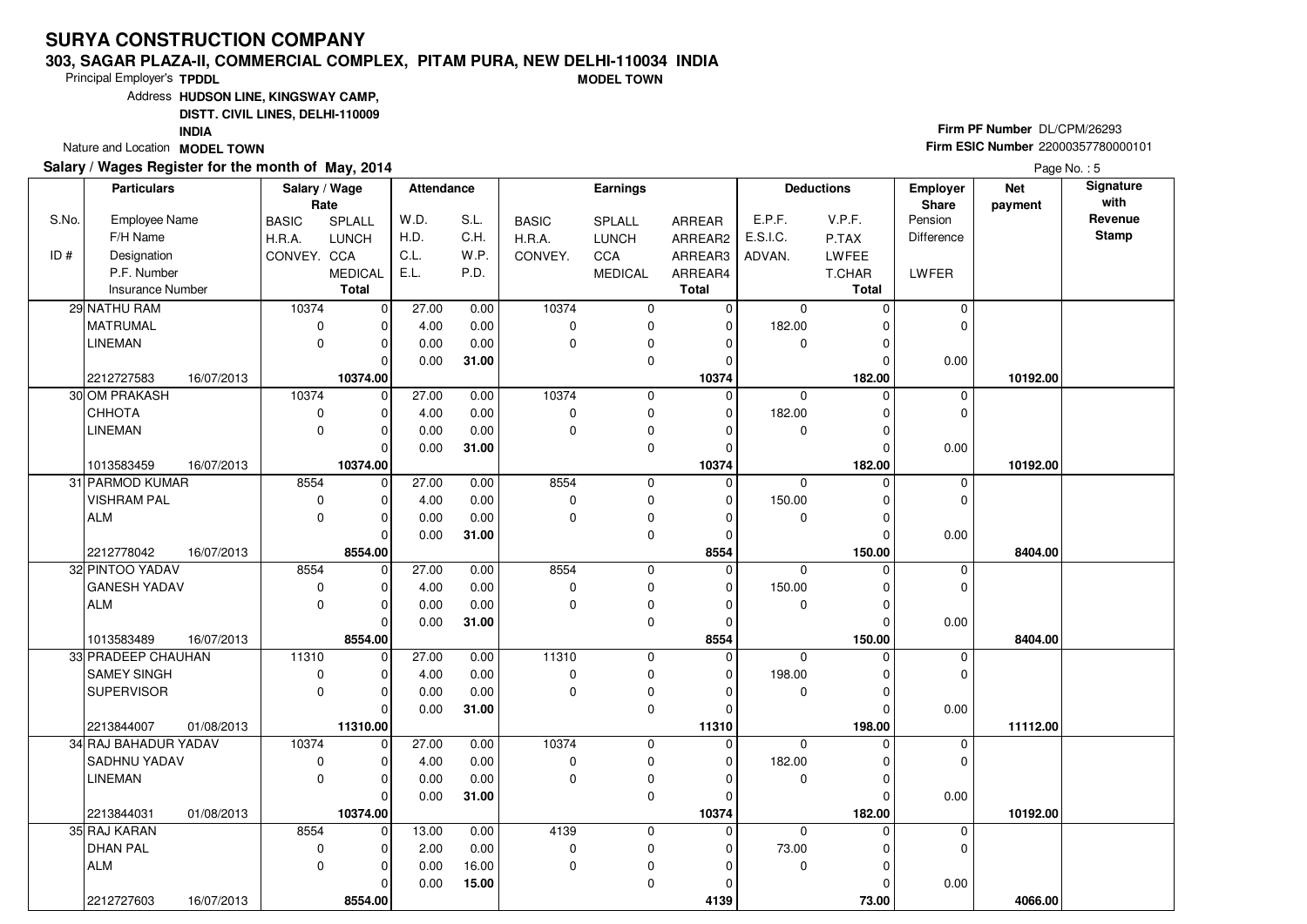#### **303, SAGAR PLAZA-II, COMMERCIAL COMPLEX, PITAM PURA, NEW DELHI-110034 INDIAMODEL TOWN**

Principal Employer's**TPDDL**

Address**HUDSON LINE, KINGSWAY CAMP,**

**DISTT. CIVIL LINES, DELHI-110009**

**INDIA**

Nature and Location **MODEL TOWN** 

### **Salary / Wages Register for the month of May, 2014**

**Firm PF Number** DL/CPM/26293 **Firm ESIC Number** <sup>22000357780000101</sup>

|       | <b>Particulars</b>                     | Salary / Wage | Rate           | <b>Attendance</b> |              |              | <b>Earnings</b>        |                |             | <b>Deductions</b>  | Employer<br>Share | <b>Net</b><br>payment | Signature<br>with |
|-------|----------------------------------------|---------------|----------------|-------------------|--------------|--------------|------------------------|----------------|-------------|--------------------|-------------------|-----------------------|-------------------|
| S.No. | <b>Employee Name</b>                   | <b>BASIC</b>  | SPLALL         | W.D.              | S.L.         | <b>BASIC</b> | <b>SPLALL</b>          | ARREAR         | E.P.F.      | V.P.F.             | Pension           |                       | Revenue           |
|       | F/H Name                               | H.R.A.        | <b>LUNCH</b>   | H.D.              | C.H.         | H.R.A.       | <b>LUNCH</b>           | ARREAR2        | E.S.I.C.    | P.TAX              | <b>Difference</b> |                       | <b>Stamp</b>      |
| ID#   | Designation                            | CONVEY. CCA   |                | C.L.              | W.P.         | CONVEY.      | <b>CCA</b>             | ARREAR3        | ADVAN.      | LWFEE              |                   |                       |                   |
|       | P.F. Number                            |               | MEDICAL        | E.L.              | P.D.         |              | <b>MEDICAL</b>         | ARREAR4        |             | T.CHAR             | LWFER             |                       |                   |
|       | <b>Insurance Number</b>                |               | <b>Total</b>   |                   |              |              |                        | <b>Total</b>   |             | <b>Total</b>       |                   |                       |                   |
|       | 36 RAJ KUMAR                           | 10374         | $\overline{0}$ | 27.00             | 0.00         | 10374        | 0                      | $\overline{0}$ | $\mathbf 0$ | $\Omega$           | $\mathbf 0$       |                       |                   |
|       | RADHAY SHYAM                           | $\mathbf 0$   | $\Omega$       | 4.00              | 0.00         | $\Omega$     | $\mathbf 0$            | $\Omega$       | 182.00      | $\Omega$           | $\Omega$          |                       |                   |
|       | TO                                     | 0             | $\Omega$       | 0.00              | 0.00         | 0            | $\pmb{0}$              | 0              | $\mathbf 0$ | 0                  |                   |                       |                   |
|       |                                        |               | $\Omega$       | 0.00              | 31.00        |              | $\mathbf 0$            | $\Omega$       |             | 0                  | 0.00              |                       |                   |
|       | 1013589342<br>16/07/2013               |               | 10374.00       |                   |              |              |                        | 10374          |             | 182.00             |                   | 10192.00              |                   |
|       | 37 RAJ KUMAR YADAV                     | 10374         | $\overline{0}$ | 27.00             | 0.00         | 10374        | 0                      | $\mathbf 0$    | $\mathbf 0$ | $\Omega$           | 0                 |                       |                   |
|       | <b>RAMA SHANKAR YADAV</b>              | 0             | $\Omega$       | 4.00              | 0.00         | $\mathbf 0$  | 0                      | $\Omega$       | 182.00      | $\Omega$           | $\mathbf 0$       |                       |                   |
|       | LINEMAN                                | 0             | $\Omega$       | 0.00              | 0.00         | 0            | $\pmb{0}$              | O              | 0           | $\Omega$           |                   |                       |                   |
|       |                                        |               | $\Omega$       | 0.00              | 31.00        |              | $\mathbf 0$            | $\Omega$       |             | $\Omega$           | 0.00              |                       |                   |
|       | 2212778053<br>16/07/2013               |               | 10374.00       |                   |              |              |                        | 10374          |             | 182.00             |                   | 10192.00              |                   |
|       | 38 RAJ NARAYAN                         | 10374         | $\mathbf 0$    | 27.00             | 0.00         | 10374        | 0                      | $\mathbf 0$    | 0           | $\Omega$           | $\mathbf 0$       |                       |                   |
|       | KALLU                                  | $\mathbf 0$   | $\Omega$       | 4.00              | 0.00         | 0            | $\mathbf 0$            | $\Omega$       | 182.00      | $\Omega$           | 0                 |                       |                   |
|       | <b>LINEMAN</b>                         | 0             | 0              | 0.00              | 0.00         | $\Omega$     | $\pmb{0}$              | $\Omega$       | 0           | 0                  |                   |                       |                   |
|       |                                        |               | $\mathbf{0}$   | 0.00              | 31.00        |              | $\mathbf 0$            | $\Omega$       |             | $\Omega$           | 0.00              |                       |                   |
|       | 2212727605<br>16/07/2013               |               | 10374.00       |                   |              |              |                        | 10374          |             | 182.00             |                   | 10192.00              |                   |
|       | 39 RAJ PAL                             | 10374         | $\mathbf 0$    | 27.00             | 0.00         | 10374        | 0                      | $\mathbf 0$    | $\mathbf 0$ | $\Omega$           | 0                 |                       |                   |
|       | KEDARI PAL                             | 0             | $\Omega$       | 4.00              | 0.00         | 0            | $\mathbf 0$            | $\Omega$       | 182.00      | $\Omega$           | 0                 |                       |                   |
|       | <b>LINEMAN</b>                         | 0             | 0              | 0.00              | 0.00         | 0            | $\pmb{0}$              | O              | 0           | $\Omega$           |                   |                       |                   |
|       |                                        |               | $\Omega$       | 0.00              | 31.00        |              | $\mathbf 0$            | $\Omega$       |             | $\Omega$           | 0.00              |                       |                   |
|       | 2212778056<br>16/07/2013               |               | 10374.00       |                   |              |              |                        | 10374          |             | 182.00             |                   | 10192.00              |                   |
|       | 40 RAJINDER PAL                        | 8554          | $\mathbf 0$    | 22.00             | 0.00         | 7174         | 0                      | $\mathbf 0$    | $\Omega$    | $\Omega$           | 0                 |                       |                   |
|       | SHIV RAM PAL                           | $\mathbf 0$   | $\mathbf{0}$   | 4.00              | 0.00         | $\mathbf 0$  | $\mathbf 0$            | $\Omega$       | 126.00      | $\Omega$           | 0                 |                       |                   |
|       | ALM                                    | $\Omega$      | $\Omega$       | 0.00              | 5.00         | $\Omega$     | $\pmb{0}$              | 0              | 0           | $\Omega$           |                   |                       |                   |
|       |                                        |               | $\Omega$       | 0.00              | 26.00        |              | $\mathbf 0$            | $\Omega$       |             | $\Omega$           | 0.00              |                       |                   |
|       | 2212727598<br>16/07/2013               |               | 8554.00        |                   |              |              |                        | 7174           |             | 126.00             |                   | 7048.00               |                   |
|       | 41 RAJVEER SHARMA                      | 10374         | 0              | 27.00             | 0.00         | 10374        | $\mathbf 0$            | 0              | $\mathbf 0$ | $\Omega$           | 0                 |                       |                   |
|       | MAM CHAND SHARMA                       | 0<br>$\Omega$ | $\Omega$       | 4.00              | 0.00         | $\mathbf 0$  | $\mathbf 0$            | $\Omega$       | 182.00      | $\Omega$           | 0                 |                       |                   |
|       | <b>LINEMAN</b>                         |               | $\Omega$       | 0.00              | 0.00         | $\Omega$     | 0                      | O              | 0           | $\Omega$           |                   |                       |                   |
|       |                                        |               | $\Omega$       | 0.00              | 31.00        |              | $\mathbf 0$            | $\Omega$       |             | $\Omega$           | 0.00              |                       |                   |
|       | 2212727606<br>16/07/2013               |               | 10374.00<br>0  |                   |              |              |                        | 10374<br>0     | $\Omega$    | 182.00<br>$\Omega$ |                   | 10192.00              |                   |
|       | 42 RAKESH SAROHA<br><b>RAJAN SINGH</b> | 10374<br>0    | 0              | 26.00             | 0.00         | 10039<br>0   | $\mathbf 0$            |                | 176.00      | $\Omega$           | 0<br>0            |                       |                   |
|       | <b>LINEMAN</b>                         | $\Omega$      | $\Omega$       | 4.00              | 0.00<br>1.00 | $\mathbf 0$  | $\pmb{0}$<br>$\pmb{0}$ | 0<br>0         | 0           | $\Omega$           |                   |                       |                   |
|       |                                        |               | $\Omega$       | 0.00<br>0.00      |              |              | 0                      | 0              |             |                    |                   |                       |                   |
|       |                                        |               |                |                   | 30.00        |              |                        |                |             | 0                  | 0.00              |                       |                   |
|       | 2212727608<br>16/07/2013               |               | 10374.00       |                   |              |              |                        | 10039          |             | 176.00             |                   | 9863.00               |                   |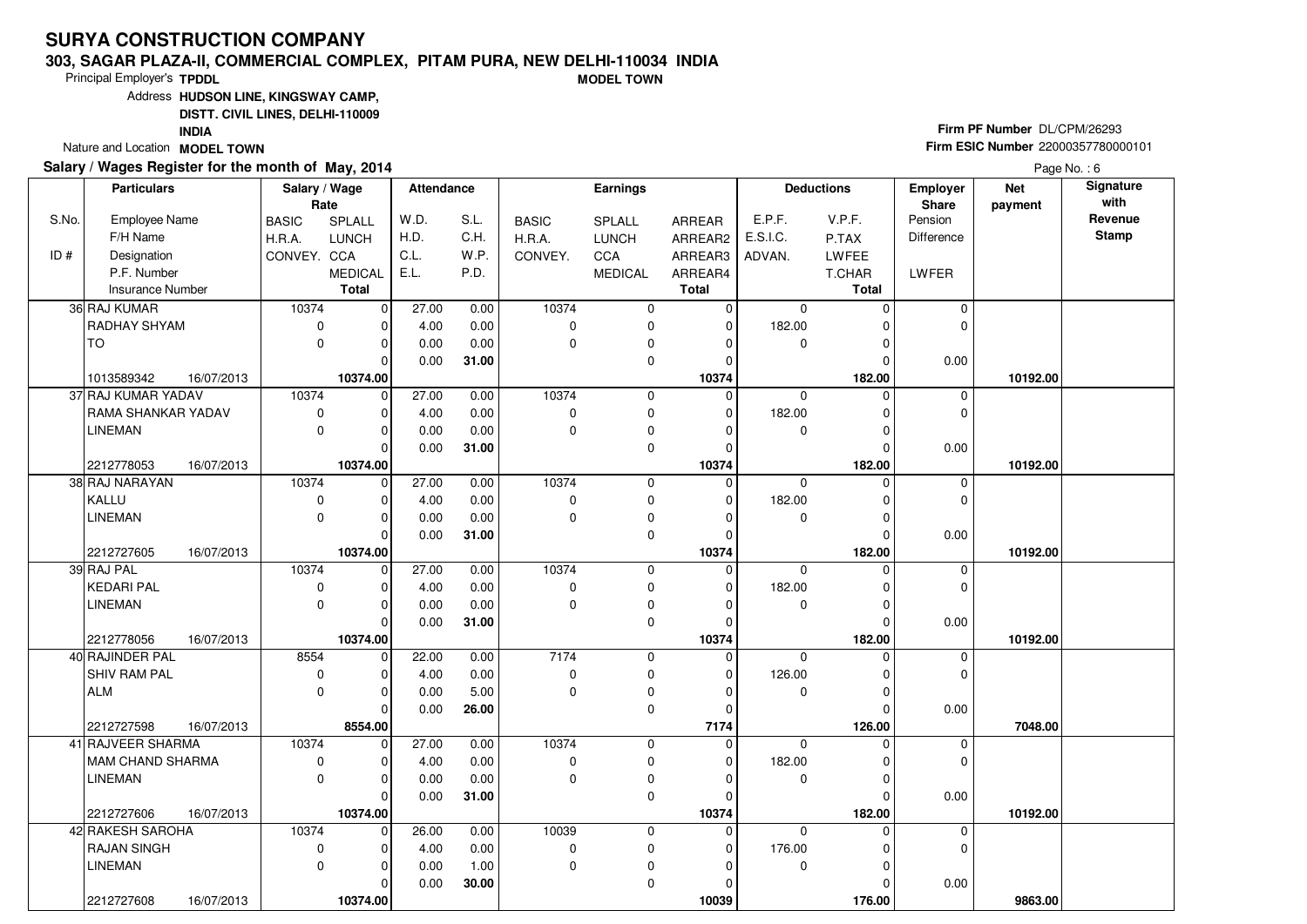#### **303, SAGAR PLAZA-II, COMMERCIAL COMPLEX, PITAM PURA, NEW DELHI-110034 INDIAMODEL TOWN**

Principal Employer's**TPDDL**

Address**HUDSON LINE, KINGSWAY CAMP,**

**DISTT. CIVIL LINES, DELHI-110009**

**INDIA**

Nature and Location **MODEL TOWN** 

### **Salary / Wages Register for the month of May, 2014**

**Firm PF Number** DL/CPM/26293 **Firm ESIC Number** <sup>22000357780000101</sup>

|       | <b>Particulars</b>                         |                          | Salary / Wage<br>Rate   | <b>Attendance</b> |       |              | Earnings       |                      |             | <b>Deductions</b>    | Employer<br>Share | <b>Net</b><br>payment | Signature<br>with |
|-------|--------------------------------------------|--------------------------|-------------------------|-------------------|-------|--------------|----------------|----------------------|-------------|----------------------|-------------------|-----------------------|-------------------|
| S.No. | <b>Employee Name</b>                       | <b>BASIC</b>             | SPLALL                  | W.D.              | S.L.  | <b>BASIC</b> | SPLALL         | ARREAR               | E.P.F.      | V.P.F.               | Pension           |                       | Revenue           |
|       | F/H Name                                   | H.R.A.                   | <b>LUNCH</b>            | H.D.              | C.H.  | H.R.A.       | <b>LUNCH</b>   | ARREAR2              | E.S.I.C.    | P.TAX                | Difference        |                       | <b>Stamp</b>      |
| ID#   | Designation                                | CONVEY. CCA              |                         | C.L.              | W.P.  | CONVEY.      | CCA            | ARREAR3              | ADVAN.      | LWFEE                |                   |                       |                   |
|       | P.F. Number                                |                          | <b>MEDICAL</b>          | E.L.              | P.D.  |              | <b>MEDICAL</b> | ARREAR4              |             | T.CHAR               | LWFER             |                       |                   |
|       | <b>Insurance Number</b>                    |                          | <b>Total</b>            |                   |       |              |                | <b>Total</b>         |             | Total                |                   |                       |                   |
|       | 43 RAM DASS                                | 10374                    | $\overline{0}$          | 27.00             | 0.00  | 10374        | 0              | $\overline{0}$       | $\mathbf 0$ | $\Omega$             | 0                 |                       |                   |
|       | SHRI RAM                                   | 0                        | $\Omega$                | 4.00              | 0.00  | $\mathbf 0$  | 0              | $\mathbf 0$          | 182.00      | 0                    | $\Omega$          |                       |                   |
|       | <b>LINEMAN</b>                             | 0                        | $\Omega$                | 0.00              | 0.00  | $\mathbf 0$  | 0              | $\Omega$             | 0           | 0                    |                   |                       |                   |
|       |                                            |                          | $\Omega$                | 0.00              | 31.00 |              | 0              | 0                    |             | $\Omega$             | 0.00              |                       |                   |
|       | 2212727610<br>16/07/2013                   |                          | 10374.00                |                   |       |              |                | 10374                |             | 182.00               |                   | 10192.00              |                   |
|       | 44 RAM KHILAWAN                            | 8554                     | $\Omega$                | 27.00             | 0.00  | 8554         | 0              | $\Omega$             | $\mathbf 0$ | $\Omega$             | 0                 |                       |                   |
|       | <b>MUNNU</b>                               | $\pmb{0}$                | $\Omega$                | 4.00              | 0.00  | 0            | 0              | $\Omega$             | 150.00      | $\Omega$             | 0                 |                       |                   |
|       | <b>ALM</b>                                 | $\mathbf 0$              | $\Omega$                | 0.00              | 0.00  | $\mathbf 0$  | 0              | 0                    | 0           | 0                    |                   |                       |                   |
|       |                                            |                          | $\Omega$                | 0.00              | 31.00 |              | 0              | $\mathbf 0$          |             | 0                    | 0.00              |                       |                   |
|       | 2212727613<br>16/07/2013                   |                          | 8554.00                 |                   |       |              |                | 8554                 |             | 150.00               |                   | 8404.00               |                   |
|       | 45 RAM NARESH                              | 10374                    | $\Omega$                | 27.00             | 0.00  | 10374        | 0              | $\Omega$             | $\Omega$    | $\Omega$             | 0                 |                       |                   |
|       | <b>BRIJ NATH</b>                           | $\pmb{0}$                | $\Omega$                | 4.00              | 0.00  | $\mathbf 0$  | 0              | $\mathbf 0$          | 182.00      | 0                    | 0                 |                       |                   |
|       | <b>LINEMAN</b>                             | $\mathbf 0$              | $\Omega$                | 0.00              | 0.00  | $\mathbf 0$  | 0              | 0                    | 0           | 0                    |                   |                       |                   |
|       |                                            |                          | $\Omega$                | 0.00              | 31.00 |              | 0              | $\Omega$             |             | 0                    | 0.00              |                       |                   |
|       | 2212804016<br>16/07/2013                   |                          | 10374.00                |                   |       |              |                | 10374                |             | 182.00               |                   | 10192.00              |                   |
|       | 46 RAM SAGAR                               | 10374                    | $\mathbf 0$             | 27.00             | 0.00  | 10374        | 0              | $\mathbf 0$          | $\mathbf 0$ | $\mathbf 0$          | $\mathbf 0$       |                       |                   |
|       | <b>SARDAR PAL</b>                          | 0                        | $\Omega$                | 4.00              | 0.00  | $\mathbf 0$  | 0              | $\mathbf 0$          | 182.00      | 0                    | 0                 |                       |                   |
|       | <b>LINEMAN</b>                             | $\mathbf 0$              | $\Omega$                | 0.00              | 0.00  | $\mathbf 0$  | 0              | $\Omega$             | 0           | 0                    |                   |                       |                   |
|       |                                            |                          | $\Omega$                | 0.00              | 31.00 |              | 0              | $\Omega$             |             | 0                    | 0.00              |                       |                   |
|       | 2212727615<br>16/07/2013                   |                          | 10374.00                |                   |       |              |                | 10374                |             | 182.00               |                   | 10192.00              |                   |
|       | 47 RAM SAROOP                              | 10374                    | $\mathbf 0$             | 26.00             | 0.00  | 10039        | $\mathbf 0$    | $\mathbf 0$          | $\Omega$    | $\Omega$             | $\mathbf 0$       |                       |                   |
|       | <b>BALI PRASAD YADAV</b><br><b>LINEMAN</b> | $\pmb{0}$<br>$\mathbf 0$ | $\Omega$<br>$\Omega$    | 4.00              | 0.00  | $\mathbf 0$  | 0              | $\mathbf 0$          | 176.00      | 0                    | 0                 |                       |                   |
|       |                                            |                          | $\Omega$                | 0.00              | 1.00  | $\Omega$     | 0<br>0         | $\Omega$<br>$\Omega$ | $\mathbf 0$ | $\Omega$<br>$\Omega$ | 0.00              |                       |                   |
|       |                                            |                          |                         | 0.00              | 30.00 |              |                |                      |             |                      |                   | 9863.00               |                   |
|       | 2212727616<br>16/07/2013<br>48 RAM SUMER   | 8554                     | 10374.00<br>$\mathbf 0$ | 27.00             | 0.00  | 8554         | $\mathbf 0$    | 10039<br>0           | $\mathbf 0$ | 176.00<br>$\Omega$   | $\mathbf 0$       |                       |                   |
|       | <b>MOHAN LAL</b>                           | 0                        | $\Omega$                | 4.00              | 0.00  | $\mathbf 0$  | 0              | $\Omega$             | 150.00      | $\Omega$             | $\mathbf 0$       |                       |                   |
|       | <b>ALM</b>                                 | $\mathbf 0$              | $\Omega$                | 0.00              | 0.00  | $\mathbf 0$  | 0              | $\Omega$             | 0           | 0                    |                   |                       |                   |
|       |                                            |                          | $\Omega$                | 0.00              | 31.00 |              | 0              | $\Omega$             |             | $\Omega$             | 0.00              |                       |                   |
|       | 2212727617<br>16/07/2013                   |                          | 8554.00                 |                   |       |              |                | 8554                 |             | 150.00               |                   | 8404.00               |                   |
|       | 49 RAM SUMER BABBAN                        | 8554                     | $\mathbf 0$             | 23.00             | 0.00  | 7450         | 0              | $\mathbf 0$          | $\Omega$    | $\Omega$             | $\mathbf 0$       |                       |                   |
|       | RAJA RAM                                   | 0                        | $\Omega$                | 4.00              | 0.00  | 0            | 0              | 0                    | 131.00      | 0                    | $\mathbf 0$       |                       |                   |
|       | <b>ALM</b>                                 | $\mathbf 0$              | $\Omega$                | 0.00              | 4.00  | $\mathbf 0$  | $\pmb{0}$      | $\Omega$             | $\mathbf 0$ | $\Omega$             |                   |                       |                   |
|       |                                            |                          | O                       | 0.00              | 27.00 |              | 0              | $\Omega$             |             | 0                    | 0.00              |                       |                   |
|       | 2212727618<br>16/07/2013                   |                          | 8554.00                 |                   |       |              |                | 7450                 |             | 131.00               |                   | 7319.00               |                   |
|       |                                            |                          |                         |                   |       |              |                |                      |             |                      |                   |                       |                   |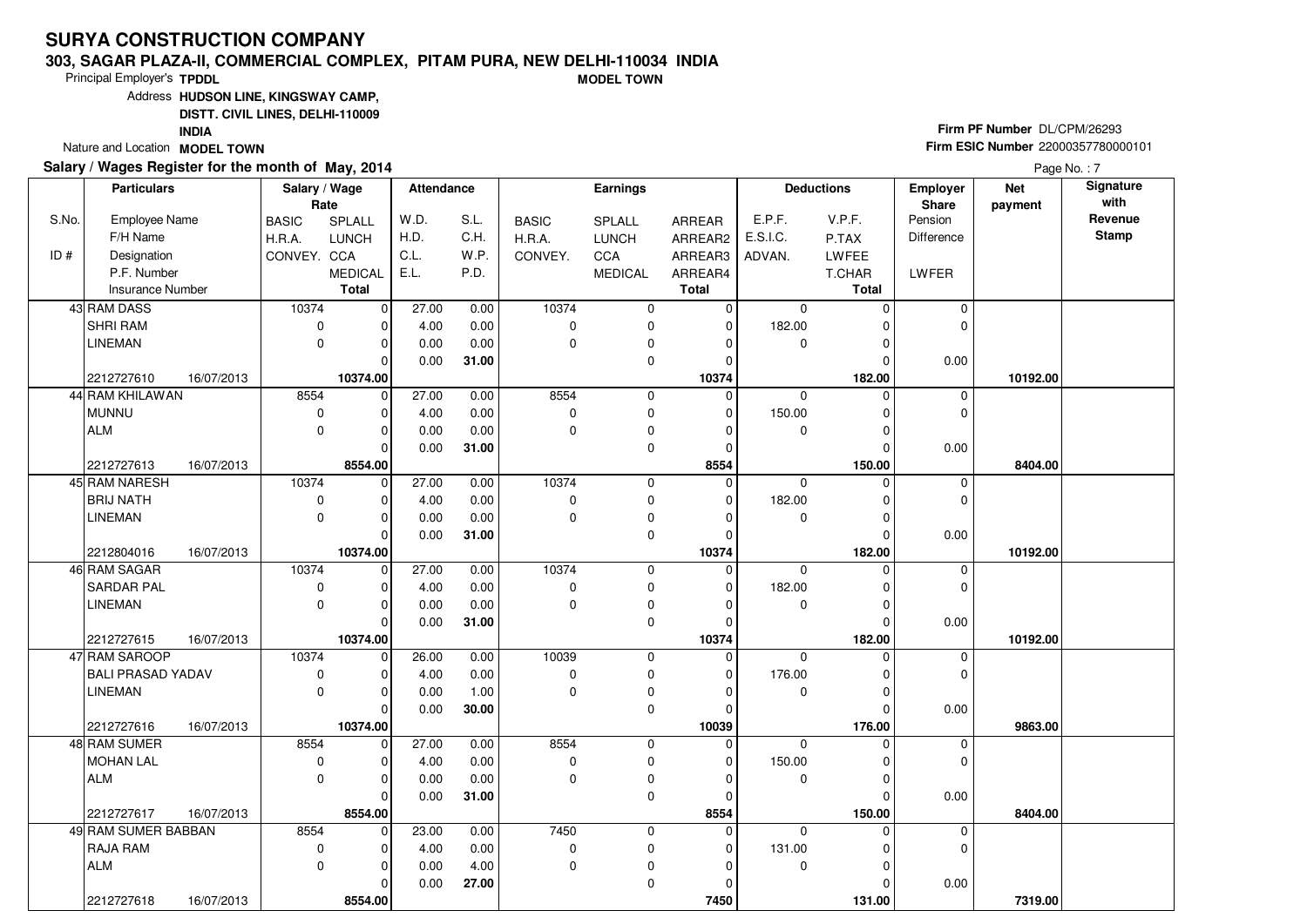#### **303, SAGAR PLAZA-II, COMMERCIAL COMPLEX, PITAM PURA, NEW DELHI-110034 INDIAMODEL TOWN**

Principal Employer's**TPDDL**

Address**HUDSON LINE, KINGSWAY CAMP,**

**DISTT. CIVIL LINES, DELHI-110009**

**INDIA**

Nature and Location **MODEL TOWN** 

### **Salary / Wages Register for the month of May, 2014**

**Firm PF Number** DL/CPM/26293 **Firm ESIC Number** <sup>22000357780000101</sup>

|       | <b>Particulars</b>       | Salary / Wage              | Rate                    | Attendance |       |              | Earnings       |                         |                       | <b>Deductions</b>    | Employer<br>Share | <b>Net</b><br>payment | Signature<br>with |
|-------|--------------------------|----------------------------|-------------------------|------------|-------|--------------|----------------|-------------------------|-----------------------|----------------------|-------------------|-----------------------|-------------------|
| S.No. | <b>Employee Name</b>     | <b>BASIC</b>               | SPLALL                  | W.D.       | S.L.  | <b>BASIC</b> | SPLALL         | ARREAR                  | E.P.F.                | V.P.F.               | Pension           |                       | Revenue           |
|       | F/H Name                 | H.R.A.                     | <b>LUNCH</b>            | H.D.       | C.H.  | H.R.A.       | <b>LUNCH</b>   | ARREAR2                 | E.S.I.C.              | P.TAX                | <b>Difference</b> |                       | <b>Stamp</b>      |
| ID#   | Designation              | CONVEY. CCA                |                         | C.L.       | W.P.  | CONVEY.      | <b>CCA</b>     | ARREAR3                 | ADVAN.                | LWFEE                |                   |                       |                   |
|       | P.F. Number              |                            | <b>MEDICAL</b>          | E.L.       | P.D.  |              | <b>MEDICAL</b> | ARREAR4                 |                       | T.CHAR               | LWFER             |                       |                   |
|       | <b>Insurance Number</b>  |                            | <b>Total</b>            |            |       |              |                | <b>Total</b>            |                       | <b>Total</b>         |                   |                       |                   |
|       | 50 RAM SURAT YADAV       | 10374                      | 0                       | 24.00      | 0.00  | 9370         | 0              | $\overline{0}$          | $\mathbf 0$           | $\Omega$             | $\mathbf 0$       |                       |                   |
|       | <b>DHAN YADAV</b>        | $\mathbf 0$                | O                       | 4.00       | 0.00  | $\Omega$     | 0              | $\mathbf 0$             | 164.00                | 0                    | $\Omega$          |                       |                   |
|       | <b>WELDING MAN</b>       | $\mathbf 0$                | $\Omega$                | 0.00       | 3.00  | $\mathbf 0$  | 0              | $\Omega$                | $\mathbf 0$           | 0                    |                   |                       |                   |
|       |                          |                            | $\Omega$                | 0.00       | 28.00 |              | 0              | $\Omega$                |                       | $\Omega$             | 0.00              |                       |                   |
|       | 2213229064<br>16/07/2013 |                            | 10374.00                |            |       |              |                | 9370                    |                       | 164.00               |                   | 9206.00               |                   |
|       | 51 RAMESH                | 10374                      | $\mathbf 0$             | 15.00      | 0.00  | 6024         | 0              | 0                       | $\mathbf 0$           | $\Omega$             | $\mathbf 0$       |                       |                   |
|       | CHATURI                  | 0                          | $\Omega$                | 3.00       | 0.00  | $\mathbf 0$  | 0              | $\Omega$                | 106.00                | $\Omega$             | $\Omega$          |                       |                   |
|       | <b>LINEMAN</b>           | $\mathbf 0$                | $\Omega$                | 0.00       | 13.00 | $\mathbf 0$  | 0              | $\Omega$                | 0                     | $\Omega$             |                   |                       |                   |
|       |                          |                            | $\Omega$                | 0.00       | 18.00 |              | 0              | $\Omega$                |                       | $\Omega$             | 0.00              |                       |                   |
|       | 2212727611<br>16/07/2013 |                            | 10374.00                |            |       |              |                | 6024                    |                       | 106.00               |                   | 5918.00               |                   |
|       | 52 RAMESH YADAV          | 10374                      | $\mathbf 0$             | 27.00      | 0.00  | 10374        | 0              | 0                       | $\Omega$              | $\Omega$             | $\mathbf 0$       |                       |                   |
|       | ORI YADAV                | $\mathbf 0$                |                         | 4.00       | 0.00  | $\pmb{0}$    | 0              | $\Omega$                | 182.00                | $\Omega$             | 0                 |                       |                   |
|       | <b>LINEMAN</b>           | $\mathbf 0$                | $\Omega$                | 0.00       | 0.00  | $\mathbf 0$  | 0              | 0                       | $\mathbf 0$           | 0                    |                   |                       |                   |
|       |                          |                            | $\Omega$                | 0.00       | 31.00 |              | $\mathbf 0$    | $\Omega$                |                       | $\Omega$             | 0.00              |                       |                   |
|       | 2212727612<br>16/07/2013 |                            | 10374.00                |            |       |              |                | 10374                   |                       | 182.00               |                   | 10192.00              |                   |
|       | 53 RAMU CHAUHAN          | 8554                       | $\mathbf 0$<br>$\Omega$ | 24.00      | 0.00  | 7726         | 0              | $\mathbf 0$<br>$\Omega$ | $\mathbf 0$<br>136.00 | $\Omega$<br>$\Omega$ | 0<br>0            |                       |                   |
|       | MAHKU CHAUHAN            | $\mathbf 0$<br>$\mathbf 0$ |                         | 4.00       | 0.00  | $\mathbf 0$  | 0              |                         |                       |                      |                   |                       |                   |
|       | <b>ALM</b>               |                            | $\Omega$<br>$\Omega$    | 0.00       | 3.00  | $\mathbf 0$  | 0              | 0<br>$\Omega$           | 0                     | 0                    |                   |                       |                   |
|       | 2212778067<br>16/07/2013 |                            | 8554.00                 | 0.00       | 28.00 |              | 0              | 7726                    |                       | $\Omega$<br>136.00   | 0.00              | 7590.00               |                   |
|       | 54 RANJEET               | 10374                      | $\Omega$                | 27.00      | 0.00  | 10374        | 0              | 0                       | $\Omega$              | $\Omega$             | 0                 |                       |                   |
|       | <b>MAHADEV PASWAN</b>    | $\pmb{0}$                  |                         | 4.00       | 0.00  | $\mathbf 0$  | 0              | $\Omega$                | 182.00                | $\Omega$             | 0                 |                       |                   |
|       | <b>LINEMAN</b>           | $\Omega$                   | $\Omega$                | 0.00       | 0.00  | $\Omega$     | 0              | $\Omega$                | $\mathbf 0$           | $\Omega$             |                   |                       |                   |
|       |                          |                            | $\Omega$                | 0.00       | 31.00 |              | 0              | $\Omega$                |                       | $\Omega$             | 0.00              |                       |                   |
|       | 1013583468<br>16/07/2013 |                            | 10374.00                |            |       |              |                | 10374                   |                       | 182.00               |                   | 10192.00              |                   |
|       | 55 RANJEET KUMAR         | 8554                       | $\mathbf 0$             | 27.00      | 0.00  | 8554         | 0              | $\mathbf 0$             | $\mathbf 0$           | 0                    | 0                 |                       |                   |
|       | <b>BASDEV</b>            | $\pmb{0}$                  | $\Omega$                | 4.00       | 0.00  | $\mathbf 0$  | 0              | $\Omega$                | 150.00                | $\Omega$             | 0                 |                       |                   |
|       | <b>ALM</b>               | $\Omega$                   | $\Omega$                | 0.00       | 0.00  | $\Omega$     | $\mathbf 0$    | $\Omega$                | 0                     | $\Omega$             |                   |                       |                   |
|       |                          |                            | $\Omega$                | 0.00       | 31.00 |              | $\pmb{0}$      | $\Omega$                |                       | $\Omega$             | 0.00              |                       |                   |
|       | 2212727619<br>16/07/2013 |                            | 8554.00                 |            |       |              |                | 8554                    |                       | 150.00               |                   | 8404.00               |                   |
|       | 56 RAVI KUMAR            | 11310                      | $\Omega$                | 25.00      | 0.00  | 10580        | 0              | 0                       | $\Omega$              | 0                    | 0                 |                       |                   |
|       | <b>DHARAM SINGH</b>      | $\mathbf 0$                |                         | 4.00       | 0.00  | $\pmb{0}$    | 0              | 0                       | 186.00                | 0                    | 0                 |                       |                   |
|       | <b>SUPERVISOR</b>        | $\mathbf 0$                | $\Omega$                | 0.00       | 2.00  | $\mathbf 0$  | 0              | $\Omega$                | 0                     | $\Omega$             |                   |                       |                   |
|       |                          |                            | 0                       | 0.00       | 29.00 |              | 0              | $\Omega$                |                       | 0                    | 0.00              |                       |                   |
|       | 1013657750<br>16/07/2013 |                            | 11310.00                |            |       |              |                | 10580                   |                       | 186.00               |                   | 10394.00              |                   |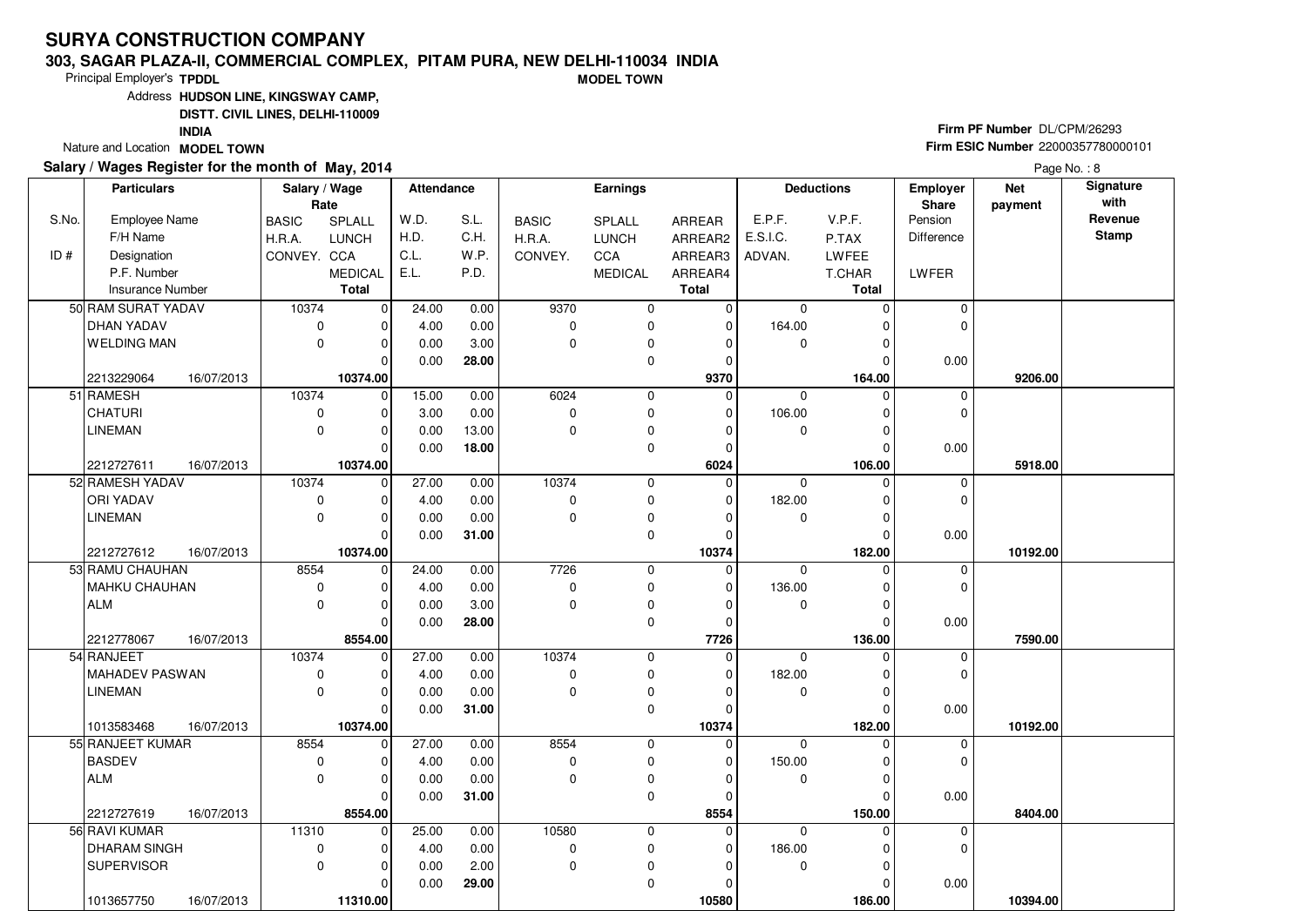#### **303, SAGAR PLAZA-II, COMMERCIAL COMPLEX, PITAM PURA, NEW DELHI-110034 INDIAMODEL TOWN**

Principal Employer's**TPDDL**

Address**HUDSON LINE, KINGSWAY CAMP,**

**DISTT. CIVIL LINES, DELHI-110009**

**INDIA**

Nature and Location **MODEL TOWN** 

### **Salary / Wages Register for the month of May, 2014**

**Firm PF Number** DL/CPM/26293 **Firm ESIC Number** <sup>22000357780000101</sup>

|       | <b>Particulars</b>      |            | Salary / Wage | Rate           | <b>Attendance</b> |       |              | <b>Earnings</b> |              |             | <b>Deductions</b> | Employer<br>Share | <b>Net</b><br>payment | Signature<br>with |
|-------|-------------------------|------------|---------------|----------------|-------------------|-------|--------------|-----------------|--------------|-------------|-------------------|-------------------|-----------------------|-------------------|
| S.No. | <b>Employee Name</b>    |            | <b>BASIC</b>  | SPLALL         | W.D.              | S.L.  | <b>BASIC</b> | SPLALL          | ARREAR       | E.P.F.      | V.P.F.            | Pension           |                       | Revenue           |
|       | F/H Name                |            | H.R.A.        | <b>LUNCH</b>   | H.D.              | C.H.  | H.R.A.       | <b>LUNCH</b>    | ARREAR2      | E.S.I.C.    | P.TAX             | <b>Difference</b> |                       | <b>Stamp</b>      |
| ID#   | Designation             |            | CONVEY. CCA   |                | C.L.              | W.P.  | CONVEY.      | CCA             | ARREAR3      | ADVAN.      | LWFEE             |                   |                       |                   |
|       | P.F. Number             |            |               | <b>MEDICAL</b> | E.L.              | P.D.  |              | <b>MEDICAL</b>  | ARREAR4      |             | T.CHAR            | <b>LWFER</b>      |                       |                   |
|       | <b>Insurance Number</b> |            |               | <b>Total</b>   |                   |       |              |                 | <b>Total</b> |             | <b>Total</b>      |                   |                       |                   |
|       | 57 RAVINDER PAL         |            | 10374         | 0              | 15.00             | 0.00  | 6024         | 0               | $\mathbf 0$  | $\mathbf 0$ | $\Omega$          | $\mathbf 0$       |                       |                   |
|       | lsardar pal             |            | $\mathbf 0$   | O              | 3.00              | 0.00  | $\Omega$     | $\mathbf 0$     | $\mathbf 0$  | 106.00      |                   | $\mathbf 0$       |                       |                   |
|       | <b>LINEMAN</b>          |            | $\mathbf 0$   | $\Omega$       | 0.00              | 13.00 | $\Omega$     | 0               | $\Omega$     | $\mathbf 0$ |                   |                   |                       |                   |
|       |                         |            |               | $\Omega$       | 0.00              | 18.00 |              | $\mathbf 0$     | $\Omega$     |             | O                 | 0.00              |                       |                   |
|       | 2212727621              | 16/07/2013 |               | 10374.00       |                   |       |              |                 | 6024         |             | 106.00            |                   | 5918.00               |                   |
|       | 58 RISHI KUMAR          |            | 10374         | $\mathbf 0$    | 27.00             | 0.00  | 10374        | 0               | $\mathbf 0$  | $\mathbf 0$ | $\Omega$          | $\mathbf 0$       |                       |                   |
|       | <b>DEVDUTT SHARMA</b>   |            | 0             | $\Omega$       | 4.00              | 0.00  | $\mathbf 0$  | $\mathbf 0$     | $\Omega$     | 182.00      | O                 | $\mathbf 0$       |                       |                   |
|       | TO                      |            | $\mathbf 0$   | $\Omega$       | 0.00              | 0.00  | $\mathbf 0$  | $\pmb{0}$       | $\Omega$     | 0           | O                 |                   |                       |                   |
|       |                         |            |               | $\Omega$       | 0.00              | 31.00 |              | $\mathbf 0$     | $\Omega$     |             | $\Omega$          | 0.00              |                       |                   |
|       | 1013583480              | 16/07/2013 |               | 10374.00       |                   |       |              |                 | 10374        |             | 182.00            |                   | 10192.00              |                   |
|       | 59 SACHIN RUHELA        |            | 8554          | $\mathbf 0$    | 27.00             | 0.00  | 8554         | 0               | 0            | $\Omega$    | $\Omega$          | 0                 |                       |                   |
|       | LAXMAN SINGH RUHELA     |            | $\pmb{0}$     | O              | 4.00              | 0.00  | $\mathbf 0$  | 0               | $\Omega$     | 150.00      |                   | $\mathbf 0$       |                       |                   |
|       | ALM                     |            | $\mathbf 0$   | $\Omega$       | 0.00              | 0.00  | $\mathbf 0$  | 0               | 0            | 0           | $\Omega$          |                   |                       |                   |
|       |                         |            |               | $\Omega$       | 0.00              | 31.00 |              | $\mathbf 0$     | $\Omega$     |             | $\Omega$          | 0.00              |                       |                   |
|       | 2212778081              | 16/07/2013 |               | 8554.00        |                   |       |              |                 | 8554         |             | 150.00            |                   | 8404.00               |                   |
|       | 60 SANDEEP KUMAR        |            | 8554          | $\mathbf 0$    | 27.00             | 0.00  | 8554         | $\mathbf 0$     | 0            | $\mathbf 0$ | $\Omega$          | 0                 |                       |                   |
|       | <b>ROHTASH SINGH</b>    |            | $\pmb{0}$     | $\Omega$       | 4.00              | 0.00  | $\Omega$     | 0               | $\Omega$     | 150.00      |                   | $\mathbf 0$       |                       |                   |
|       | ALM                     |            | $\mathbf 0$   | $\Omega$       | 0.00              | 0.00  | $\mathbf 0$  | $\pmb{0}$       | $\Omega$     | 0           |                   |                   |                       |                   |
|       |                         |            |               | $\Omega$       | 0.00              | 31.00 |              | $\mathbf 0$     | $\Omega$     |             | $\Omega$          | 0.00              |                       |                   |
|       | 1013583465              | 16/07/2013 |               | 8554.00        |                   |       |              |                 | 8554         |             | 150.00            |                   | 8404.00               |                   |
|       | 61 SANJEET YADAV        |            | 8554          | $\Omega$       | 27.00             | 0.00  | 8554         | 0               | $\mathbf 0$  | $\Omega$    |                   | 0                 |                       |                   |
|       | <b>HARIHAR YADAV</b>    |            | $\pmb{0}$     | $\Omega$       | 4.00              | 0.00  | $\mathbf 0$  | 0               | $\Omega$     | 150.00      |                   | $\mathbf 0$       |                       |                   |
|       | <b>ALM</b>              |            | $\Omega$      | $\Omega$       | 0.00              | 0.00  | $\Omega$     | $\mathbf 0$     | $\Omega$     | $\mathbf 0$ | $\Omega$          |                   |                       |                   |
|       |                         |            |               | $\Omega$       | 0.00              | 31.00 |              | 0               | $\Omega$     |             | $\Omega$          | 0.00              |                       |                   |
|       | 1112820322              | 16/07/2013 |               | 8554.00        |                   |       |              |                 | 8554         |             | 150.00            |                   | 8404.00               |                   |
|       | 62 SARVAN PAL           |            | 8554          | $\mathbf 0$    | 22.00             | 0.00  | 7174         | 0               | $\Omega$     | 0           |                   | 0                 |                       |                   |
|       | <b>RAM SAGAR</b>        |            | $\pmb{0}$     | $\Omega$       | 4.00              | 0.00  | $\mathbf 0$  | 0               | $\Omega$     | 126.00      | O                 | $\mathbf 0$       |                       |                   |
|       | ALM                     |            | $\Omega$      | $\Omega$       | 0.00              | 5.00  | $\Omega$     | 0               | $\Omega$     | $\mathbf 0$ | ∩                 |                   |                       |                   |
|       |                         |            |               | $\Omega$       | 0.00              | 26.00 |              | 0               | $\Omega$     |             | $\Omega$          | 0.00              |                       |                   |
|       | 1013585115              | 16/07/2013 |               | 8554.00        |                   |       |              |                 | 7174         |             | 126.00            |                   | 7048.00               |                   |
|       | 63 SATENDER KUMAR       |            | 10374         | $\Omega$       | 27.00             | 0.00  | 10374        | 0               | 0            | $\Omega$    | $\Omega$          | $\mathbf 0$       |                       |                   |
|       | NATHU RAM               |            | $\pmb{0}$     | $\Omega$       | 4.00              | 0.00  | $\mathbf 0$  | 0               | $\Omega$     | 182.00      |                   | 0                 |                       |                   |
|       | <b>LINEMAN</b>          |            | $\Omega$      | $\Omega$       | 0.00              | 0.00  | $\mathbf 0$  | $\pmb{0}$       | $\Omega$     | $\mathbf 0$ | O                 |                   |                       |                   |
|       |                         |            |               | $\Omega$       | 0.00              | 31.00 |              | 0               | $\Omega$     |             |                   | 0.00              |                       |                   |
|       | 1013583479              | 16/07/2013 |               | 10374.00       |                   |       |              |                 | 10374        |             | 182.00            |                   | 10192.00              |                   |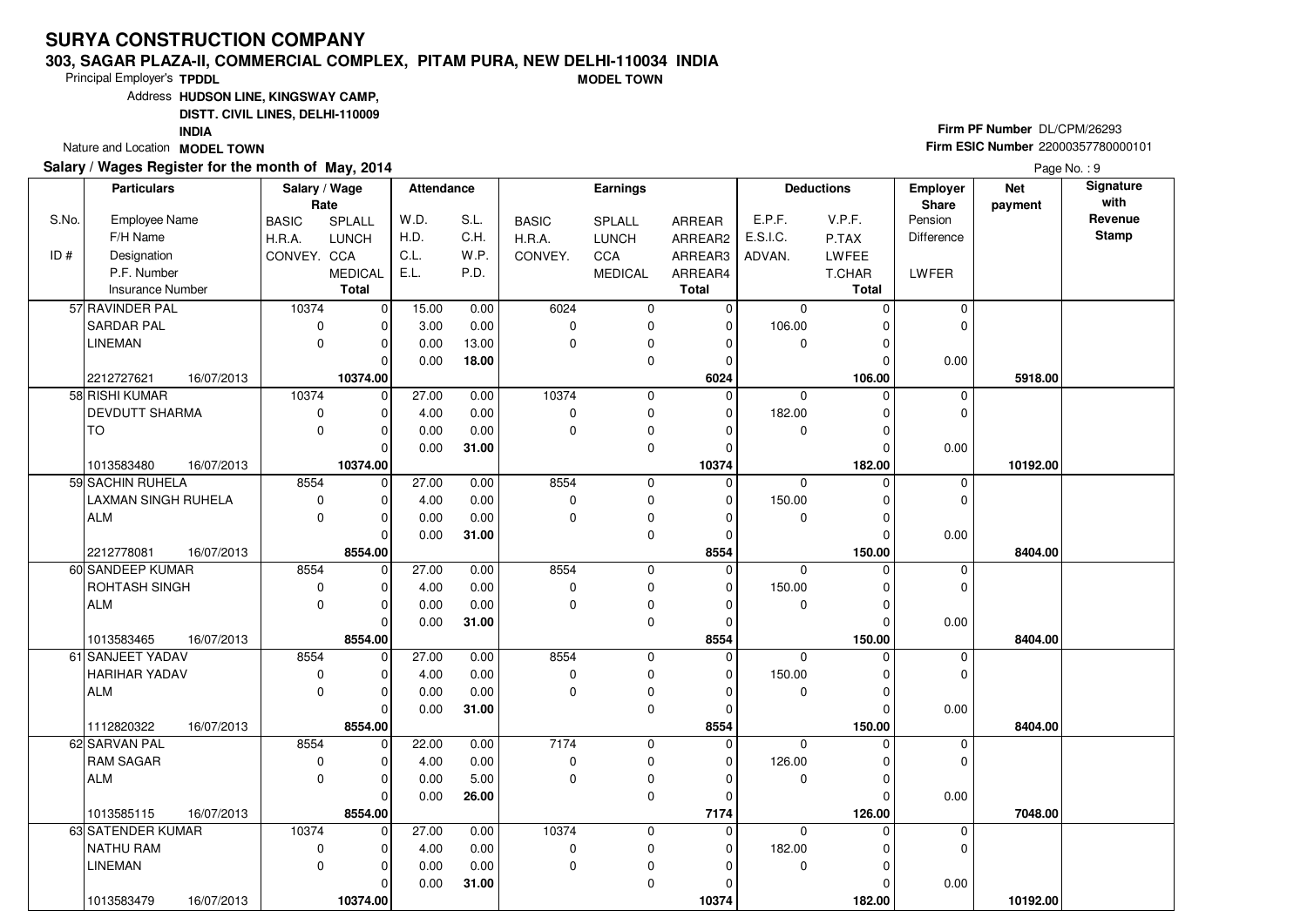#### **303, SAGAR PLAZA-II, COMMERCIAL COMPLEX, PITAM PURA, NEW DELHI-110034 INDIAMODEL TOWN**

Principal Employer's**TPDDL**

Address**HUDSON LINE, KINGSWAY CAMP,**

**DISTT. CIVIL LINES, DELHI-110009**

**INDIA**

Nature and Location **MODEL TOWN** 

### **Salary / Wages Register for the month of May, 2014**

**Firm PF Number** DL/CPM/26293 **Firm ESIC Number** <sup>22000357780000101</sup>

| Rate<br>Share<br>payment<br>Revenue<br>S.No.<br>W.D.<br>S.L.<br>E.P.F.<br>V.P.F.<br>Pension<br><b>Employee Name</b><br><b>BASIC</b><br><b>BASIC</b><br><b>SPLALL</b><br><b>SPLALL</b><br>ARREAR<br><b>Stamp</b><br>C.H.<br>F/H Name<br>H.D.<br>E.S.I.C.<br><b>H.R.A.</b><br><b>LUNCH</b><br>H.R.A.<br><b>LUNCH</b><br>ARREAR2<br>P.TAX<br><b>Difference</b><br>C.L.<br>W.P.<br>ID#<br>Designation<br>CONVEY. CCA<br>CONVEY.<br><b>CCA</b><br>ARREAR3<br>LWFEE<br>ADVAN.<br>P.F. Number<br>E.L.<br>P.D.<br><b>MEDICAL</b><br>LWFER<br><b>MEDICAL</b><br>ARREAR4<br>T.CHAR<br><b>Total</b><br><b>Insurance Number</b><br><b>Total</b><br><b>Total</b><br>10374<br>64 SATPAL RANGEELA<br>10374<br> 0 <br>27.00<br>0.00<br>$\overline{0}$<br>0<br>0<br>$\mathbf 0$<br>$\Omega$<br>0.00<br><b>OMI</b><br>4.00<br>$\mathbf 0$<br>$\mathbf 0$<br>182.00<br>$\Omega$<br>$\mathbf 0$<br>$\overline{0}$<br>$\Omega$<br>U<br><b>LINEMAN</b><br>$\mathbf 0$<br>0.00<br>0.00<br>$\mathbf 0$<br>$\mathbf 0$<br>0<br>$\mathbf 0$<br>$\Omega$<br>O<br>$\Omega$<br>31.00<br>$\mathbf 0$<br>0.00<br>0.00<br>$\Omega$<br>$\Omega$<br>10374.00<br>10374<br>2212778090<br>16/07/2013<br>182.00<br>10192.00<br>65 SATYA NARAYAN<br>8554<br> 0 <br>25.00<br>8002<br>0.00<br>0<br>$\mathbf 0$<br>$\mathbf 0$<br>$\Omega$<br>0<br><b>DEVTADIN</b><br>0.00<br>$\mathbf 0$<br>$\mathbf 0$<br>141.00<br>$\mathbf 0$<br>$\mathbf 0$<br>$\overline{0}$<br>4.00<br>$\Omega$<br>$\Omega$<br><b>ALM</b><br>$\mathbf 0$<br>$\Omega$<br>0.00<br>2.00<br>$\Omega$<br>0<br>$\mathbf 0$<br>O<br>$\Omega$ | Signature |
|--------------------------------------------------------------------------------------------------------------------------------------------------------------------------------------------------------------------------------------------------------------------------------------------------------------------------------------------------------------------------------------------------------------------------------------------------------------------------------------------------------------------------------------------------------------------------------------------------------------------------------------------------------------------------------------------------------------------------------------------------------------------------------------------------------------------------------------------------------------------------------------------------------------------------------------------------------------------------------------------------------------------------------------------------------------------------------------------------------------------------------------------------------------------------------------------------------------------------------------------------------------------------------------------------------------------------------------------------------------------------------------------------------------------------------------------------------------------------------------------------------------------------------------------------------------------|-----------|
|                                                                                                                                                                                                                                                                                                                                                                                                                                                                                                                                                                                                                                                                                                                                                                                                                                                                                                                                                                                                                                                                                                                                                                                                                                                                                                                                                                                                                                                                                                                                                                    |           |
|                                                                                                                                                                                                                                                                                                                                                                                                                                                                                                                                                                                                                                                                                                                                                                                                                                                                                                                                                                                                                                                                                                                                                                                                                                                                                                                                                                                                                                                                                                                                                                    |           |
|                                                                                                                                                                                                                                                                                                                                                                                                                                                                                                                                                                                                                                                                                                                                                                                                                                                                                                                                                                                                                                                                                                                                                                                                                                                                                                                                                                                                                                                                                                                                                                    |           |
|                                                                                                                                                                                                                                                                                                                                                                                                                                                                                                                                                                                                                                                                                                                                                                                                                                                                                                                                                                                                                                                                                                                                                                                                                                                                                                                                                                                                                                                                                                                                                                    |           |
|                                                                                                                                                                                                                                                                                                                                                                                                                                                                                                                                                                                                                                                                                                                                                                                                                                                                                                                                                                                                                                                                                                                                                                                                                                                                                                                                                                                                                                                                                                                                                                    |           |
|                                                                                                                                                                                                                                                                                                                                                                                                                                                                                                                                                                                                                                                                                                                                                                                                                                                                                                                                                                                                                                                                                                                                                                                                                                                                                                                                                                                                                                                                                                                                                                    |           |
|                                                                                                                                                                                                                                                                                                                                                                                                                                                                                                                                                                                                                                                                                                                                                                                                                                                                                                                                                                                                                                                                                                                                                                                                                                                                                                                                                                                                                                                                                                                                                                    |           |
|                                                                                                                                                                                                                                                                                                                                                                                                                                                                                                                                                                                                                                                                                                                                                                                                                                                                                                                                                                                                                                                                                                                                                                                                                                                                                                                                                                                                                                                                                                                                                                    |           |
|                                                                                                                                                                                                                                                                                                                                                                                                                                                                                                                                                                                                                                                                                                                                                                                                                                                                                                                                                                                                                                                                                                                                                                                                                                                                                                                                                                                                                                                                                                                                                                    |           |
|                                                                                                                                                                                                                                                                                                                                                                                                                                                                                                                                                                                                                                                                                                                                                                                                                                                                                                                                                                                                                                                                                                                                                                                                                                                                                                                                                                                                                                                                                                                                                                    |           |
|                                                                                                                                                                                                                                                                                                                                                                                                                                                                                                                                                                                                                                                                                                                                                                                                                                                                                                                                                                                                                                                                                                                                                                                                                                                                                                                                                                                                                                                                                                                                                                    |           |
|                                                                                                                                                                                                                                                                                                                                                                                                                                                                                                                                                                                                                                                                                                                                                                                                                                                                                                                                                                                                                                                                                                                                                                                                                                                                                                                                                                                                                                                                                                                                                                    |           |
|                                                                                                                                                                                                                                                                                                                                                                                                                                                                                                                                                                                                                                                                                                                                                                                                                                                                                                                                                                                                                                                                                                                                                                                                                                                                                                                                                                                                                                                                                                                                                                    |           |
| 0.00<br>$\mathbf 0$<br>$\Omega$<br>29.00<br>0.00<br>$\Omega$<br>$\Omega$                                                                                                                                                                                                                                                                                                                                                                                                                                                                                                                                                                                                                                                                                                                                                                                                                                                                                                                                                                                                                                                                                                                                                                                                                                                                                                                                                                                                                                                                                           |           |
| 8002<br>2212727623<br>16/07/2013<br>8554.00<br>141.00<br>7861.00                                                                                                                                                                                                                                                                                                                                                                                                                                                                                                                                                                                                                                                                                                                                                                                                                                                                                                                                                                                                                                                                                                                                                                                                                                                                                                                                                                                                                                                                                                   |           |
| 66 SHIV KUMAR<br>10374<br>27.00<br>10374<br>$\mathbf 0$<br>$\overline{0}$<br>0.00<br>0<br>$\Omega$<br>$\mathbf 0$<br>$\Omega$                                                                                                                                                                                                                                                                                                                                                                                                                                                                                                                                                                                                                                                                                                                                                                                                                                                                                                                                                                                                                                                                                                                                                                                                                                                                                                                                                                                                                                      |           |
| <b>LAXMAN PRASAD</b><br>0.00<br>0<br>$\pmb{0}$<br>182.00<br>$\mathbf 0$<br>$\overline{0}$<br>4.00<br>$\mathbf 0$<br>$\Omega$<br>U                                                                                                                                                                                                                                                                                                                                                                                                                                                                                                                                                                                                                                                                                                                                                                                                                                                                                                                                                                                                                                                                                                                                                                                                                                                                                                                                                                                                                                  |           |
| $\mathbf 0$<br><b>LINEMAN</b><br>$\mathbf 0$<br>0.00<br>0.00<br>$\mathbf 0$<br>$\Omega$<br>$\mathbf 0$<br>$\Omega$<br>$\Omega$                                                                                                                                                                                                                                                                                                                                                                                                                                                                                                                                                                                                                                                                                                                                                                                                                                                                                                                                                                                                                                                                                                                                                                                                                                                                                                                                                                                                                                     |           |
| $\mathbf 0$<br>$\Omega$<br>0.00<br>31.00<br>0.00<br>$\Omega$<br>$\Omega$                                                                                                                                                                                                                                                                                                                                                                                                                                                                                                                                                                                                                                                                                                                                                                                                                                                                                                                                                                                                                                                                                                                                                                                                                                                                                                                                                                                                                                                                                           |           |
| 2212727626<br>16/07/2013<br>10374.00<br>10374<br>182.00<br>10192.00                                                                                                                                                                                                                                                                                                                                                                                                                                                                                                                                                                                                                                                                                                                                                                                                                                                                                                                                                                                                                                                                                                                                                                                                                                                                                                                                                                                                                                                                                                |           |
| 67 SHIV NARAYAN<br>10374<br>$\overline{0}$<br>27.00<br>10374<br>0.00<br>$\mathbf 0$<br>$\Omega$<br>$\Omega$<br>$\mathbf 0$<br>$\Omega$                                                                                                                                                                                                                                                                                                                                                                                                                                                                                                                                                                                                                                                                                                                                                                                                                                                                                                                                                                                                                                                                                                                                                                                                                                                                                                                                                                                                                             |           |
| KALLU<br>0.00<br>182.00<br>$\mathbf 0$<br>$\mathbf 0$<br>$\overline{0}$<br>4.00<br>$\mathbf 0$<br>0<br>$\Omega$<br>$\Omega$                                                                                                                                                                                                                                                                                                                                                                                                                                                                                                                                                                                                                                                                                                                                                                                                                                                                                                                                                                                                                                                                                                                                                                                                                                                                                                                                                                                                                                        |           |
| $\mathbf 0$<br><b>LINEMAN</b><br>$\mathbf 0$<br>0.00<br>$\mathbf 0$<br>$\pmb{0}$<br>0.00<br>0<br>$\Omega$<br>O                                                                                                                                                                                                                                                                                                                                                                                                                                                                                                                                                                                                                                                                                                                                                                                                                                                                                                                                                                                                                                                                                                                                                                                                                                                                                                                                                                                                                                                     |           |
| $\mathbf 0$<br>$\Omega$<br>0.00<br>31.00<br>0.00<br>O<br>$\Omega$                                                                                                                                                                                                                                                                                                                                                                                                                                                                                                                                                                                                                                                                                                                                                                                                                                                                                                                                                                                                                                                                                                                                                                                                                                                                                                                                                                                                                                                                                                  |           |
| 10374.00<br>10374<br>182.00<br>2212727628<br>16/07/2013<br>10192.00<br>8554                                                                                                                                                                                                                                                                                                                                                                                                                                                                                                                                                                                                                                                                                                                                                                                                                                                                                                                                                                                                                                                                                                                                                                                                                                                                                                                                                                                                                                                                                        |           |
| 68 SHREE CHAND<br>27.00<br>0.00<br>8554<br>$\overline{0}$<br>$\mathbf 0$<br>$\Omega$<br>$\Omega$<br>0<br>$\Omega$<br>$\Omega$<br>$\Omega$                                                                                                                                                                                                                                                                                                                                                                                                                                                                                                                                                                                                                                                                                                                                                                                                                                                                                                                                                                                                                                                                                                                                                                                                                                                                                                                                                                                                                          |           |
| 150.00<br><b>HARGYAN SINGH</b><br>$\mathbf 0$<br>4.00<br>0.00<br>$\mathbf 0$<br>0<br>$\Omega$<br>$\mathbf 0$<br>0.00<br>$\mathbf 0$<br><b>ALM</b><br>$\mathbf 0$<br>$\Omega$<br>0<br>$\Omega$<br>$\Omega$                                                                                                                                                                                                                                                                                                                                                                                                                                                                                                                                                                                                                                                                                                                                                                                                                                                                                                                                                                                                                                                                                                                                                                                                                                                                                                                                                          |           |
| 0.00<br>$\Omega$<br>0.00<br>31.00<br>$\mathbf 0$<br>0.00<br>$\Omega$<br>$\Omega$                                                                                                                                                                                                                                                                                                                                                                                                                                                                                                                                                                                                                                                                                                                                                                                                                                                                                                                                                                                                                                                                                                                                                                                                                                                                                                                                                                                                                                                                                   |           |
| 8554.00<br>8554<br>150.00<br>8404.00                                                                                                                                                                                                                                                                                                                                                                                                                                                                                                                                                                                                                                                                                                                                                                                                                                                                                                                                                                                                                                                                                                                                                                                                                                                                                                                                                                                                                                                                                                                               |           |
| 2212727630<br>16/07/2013<br>8554<br>69 SHRI BHAGWAN<br>8554<br>$\overline{0}$<br>27.00<br>0.00<br>$\mathbf 0$<br>0<br>$\mathbf 0$<br>$\mathbf 0$<br>O                                                                                                                                                                                                                                                                                                                                                                                                                                                                                                                                                                                                                                                                                                                                                                                                                                                                                                                                                                                                                                                                                                                                                                                                                                                                                                                                                                                                              |           |
| $\mathbf 0$<br>$\Omega$<br>4.00<br>0.00<br>$\mathbf 0$<br>$\mathbf 0$<br>150.00<br>$\Omega$<br>LT SATYA NARAIN<br>$\Omega$<br>$\Omega$                                                                                                                                                                                                                                                                                                                                                                                                                                                                                                                                                                                                                                                                                                                                                                                                                                                                                                                                                                                                                                                                                                                                                                                                                                                                                                                                                                                                                             |           |
| $\mathbf 0$<br>$\pmb{0}$<br><b>ALM</b><br>$\mathbf 0$<br>0.00<br>0.00<br>$\mathbf 0$<br>$\Omega$<br>0<br>$\Omega$                                                                                                                                                                                                                                                                                                                                                                                                                                                                                                                                                                                                                                                                                                                                                                                                                                                                                                                                                                                                                                                                                                                                                                                                                                                                                                                                                                                                                                                  |           |
| 0.00<br>31.00<br>$\mathbf 0$<br>$\Omega$<br>0.00<br>$\Omega$<br>$\Omega$                                                                                                                                                                                                                                                                                                                                                                                                                                                                                                                                                                                                                                                                                                                                                                                                                                                                                                                                                                                                                                                                                                                                                                                                                                                                                                                                                                                                                                                                                           |           |
| 16/07/2013<br>8554.00<br>8554<br>2212921960<br>150.00<br>8404.00                                                                                                                                                                                                                                                                                                                                                                                                                                                                                                                                                                                                                                                                                                                                                                                                                                                                                                                                                                                                                                                                                                                                                                                                                                                                                                                                                                                                                                                                                                   |           |
| 9705<br>70 SHRIDHAR YADAV<br>10374<br>$\overline{0}$<br>25.00<br>0.00<br>$\mathbf 0$<br>0<br>$\mathbf 0$<br>$\Omega$<br>0                                                                                                                                                                                                                                                                                                                                                                                                                                                                                                                                                                                                                                                                                                                                                                                                                                                                                                                                                                                                                                                                                                                                                                                                                                                                                                                                                                                                                                          |           |
| 170.00<br><b>GANESH YADAV</b><br>0<br>$\mathbf 0$<br>4.00<br>0.00<br>$\mathbf 0$<br>$\pmb{0}$<br>$\Omega$<br>$\Omega$                                                                                                                                                                                                                                                                                                                                                                                                                                                                                                                                                                                                                                                                                                                                                                                                                                                                                                                                                                                                                                                                                                                                                                                                                                                                                                                                                                                                                                              |           |
| $\Omega$<br>$\mathbf 0$<br><b>LINEMAN</b><br>0.00<br>2.00<br>$\mathbf 0$<br>0<br>0<br>0<br>$\Omega$                                                                                                                                                                                                                                                                                                                                                                                                                                                                                                                                                                                                                                                                                                                                                                                                                                                                                                                                                                                                                                                                                                                                                                                                                                                                                                                                                                                                                                                                |           |
| 29.00<br>0.00<br>0<br>0.00<br>0<br>0<br>$\Omega$                                                                                                                                                                                                                                                                                                                                                                                                                                                                                                                                                                                                                                                                                                                                                                                                                                                                                                                                                                                                                                                                                                                                                                                                                                                                                                                                                                                                                                                                                                                   |           |
| 2212727631<br>16/07/2013<br>10374.00<br>9705<br>170.00<br>9535.00                                                                                                                                                                                                                                                                                                                                                                                                                                                                                                                                                                                                                                                                                                                                                                                                                                                                                                                                                                                                                                                                                                                                                                                                                                                                                                                                                                                                                                                                                                  |           |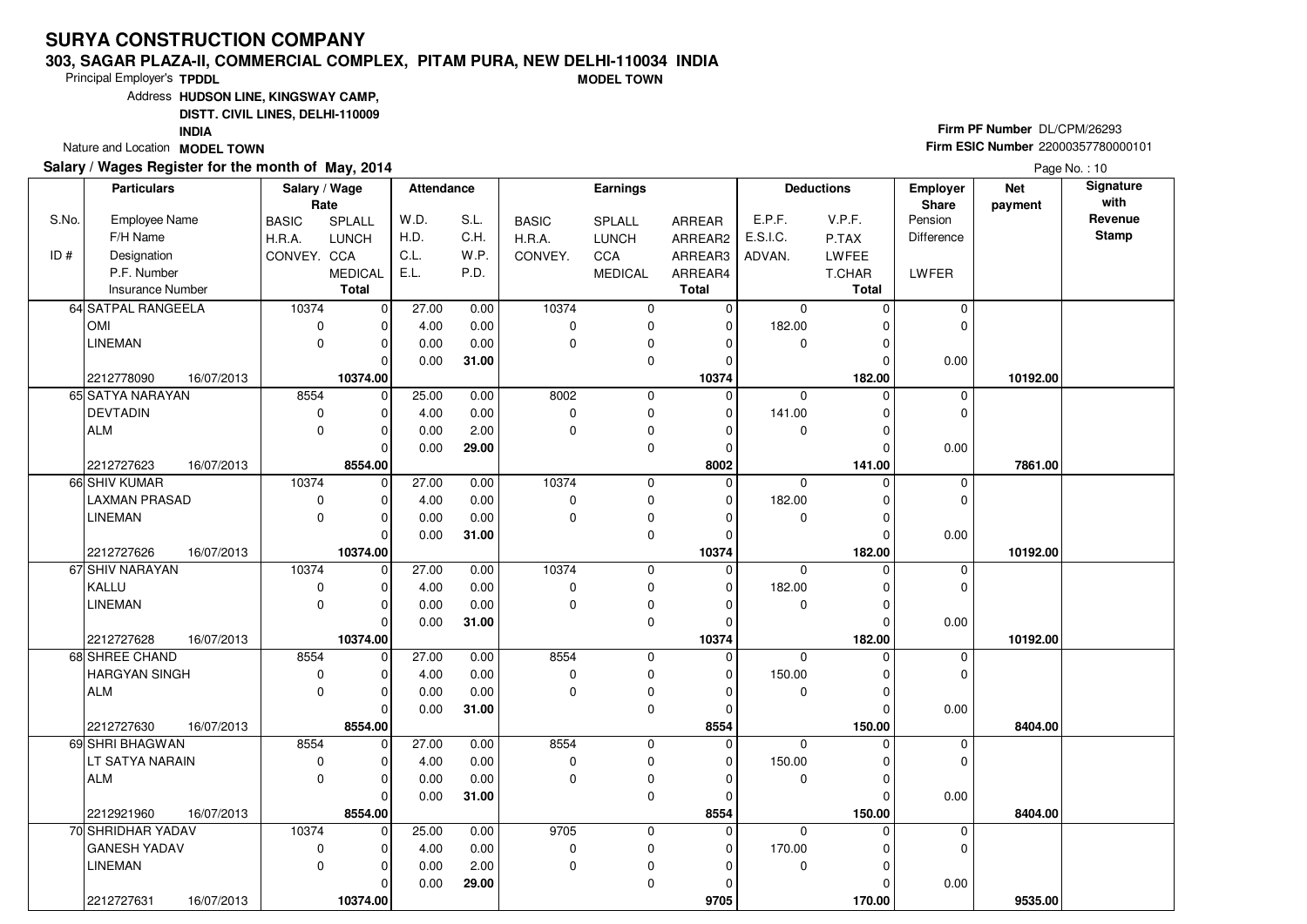#### **303, SAGAR PLAZA-II, COMMERCIAL COMPLEX, PITAM PURA, NEW DELHI-110034 INDIAMODEL TOWN**

Principal Employer's**TPDDL**

Address**HUDSON LINE, KINGSWAY CAMP,**

**DISTT. CIVIL LINES, DELHI-110009**

**INDIA**

Nature and Location **MODEL TOWN** 

### **Salary / Wages Register for the month of May, 2014**

**Firm PF Number** DL/CPM/26293 **Firm ESIC Number** <sup>22000357780000101</sup>

|       | <b>Particulars</b>                           | Salary / Wage<br>Rate |                     | <b>Attendance</b> |       |               | <b>Earnings</b> |                         |             | <b>Deductions</b> | Employer<br>Share | <b>Net</b><br>payment | Signature<br>with |
|-------|----------------------------------------------|-----------------------|---------------------|-------------------|-------|---------------|-----------------|-------------------------|-------------|-------------------|-------------------|-----------------------|-------------------|
| S.No. | <b>Employee Name</b>                         | <b>BASIC</b>          | SPLALL              | W.D.              | S.L.  | <b>BASIC</b>  | SPLALL          | ARREAR                  | E.P.F.      | V.P.F.            | Pension           |                       | Revenue           |
|       | F/H Name                                     | H.R.A.                | <b>LUNCH</b>        | H.D.              | C.H.  | H.R.A.        | <b>LUNCH</b>    | ARREAR2                 | E.S.I.C.    | P.TAX             | <b>Difference</b> |                       | <b>Stamp</b>      |
| ID#   | Designation                                  | CONVEY. CCA           |                     | C.L.              | W.P.  | CONVEY.       | CCA             | ARREAR3                 | ADVAN.      | LWFEE             |                   |                       |                   |
|       | P.F. Number                                  |                       | <b>MEDICAL</b>      | E.L.              | P.D.  |               | <b>MEDICAL</b>  | ARREAR4                 |             | T.CHAR            | <b>LWFER</b>      |                       |                   |
|       | <b>Insurance Number</b>                      |                       | <b>Total</b>        |                   |       |               |                 | <b>Total</b>            |             | <b>Total</b>      |                   |                       |                   |
|       | 71 SHYAM LAL                                 | 10374                 | 0                   | 27.00             | 0.00  | 10374         | 0               | $\mathbf 0$             | $\mathbf 0$ | $\Omega$          | 0                 |                       |                   |
|       | <b>CHANDER BHAN</b>                          | $\mathbf 0$           | $\Omega$            | 4.00              | 0.00  | $\Omega$      | $\mathbf 0$     | $\mathbf 0$             | 182.00      |                   | $\Omega$          |                       |                   |
|       | <b>LINEMAN</b>                               | 0                     | 0                   | 0.00              | 0.00  | $\Omega$      | 0               | $\Omega$                | $\mathbf 0$ | O                 |                   |                       |                   |
|       |                                              |                       | $\Omega$            | 0.00              | 31.00 |               | $\mathbf 0$     | $\Omega$                |             | ŋ                 | 0.00              |                       |                   |
|       | 2212731715<br>16/07/2013                     |                       | 10374.00            |                   |       |               |                 | 10374                   |             | 182.00            |                   | 10192.00              |                   |
|       | 72 SOM PAL                                   | 8554                  | 0                   | 27.00             | 0.00  | 8554          | 0               | $\mathbf 0$             | $\mathbf 0$ | $\Omega$          | $\mathbf 0$       |                       |                   |
|       | <b>TOTA RAM</b>                              | 0                     | $\Omega$            | 4.00              | 0.00  | 0             | 0               | $\Omega$                | 150.00      | O                 | $\Omega$          |                       |                   |
|       | <b>ALM</b>                                   | 0                     | $\Omega$            | 0.00              | 0.00  | 0             | $\pmb{0}$       | $\Omega$                | 0           | O                 |                   |                       |                   |
|       |                                              |                       | $\Omega$            | 0.00              | 31.00 |               | $\mathbf 0$     | $\Omega$                |             | $\Omega$          | 0.00              |                       |                   |
|       | 2212727633<br>16/07/2013                     |                       | 8554.00             |                   |       |               |                 | 8554                    |             | 150.00            |                   | 8404.00               |                   |
|       | 73 SONE LAL                                  | 8554                  | $\mathbf 0$         | 27.00             | 0.00  | 8554          | 0               | $\mathbf 0$             | $\Omega$    | $\Omega$          | 0                 |                       |                   |
|       | <b>JAGDISH PRASAD</b>                        | $\pmb{0}$             | 0                   | 4.00              | 0.00  | $\mathbf 0$   | 0               | $\Omega$                | 150.00      |                   | $\mathbf 0$       |                       |                   |
|       | <b>ALM</b>                                   | 0                     | $\mathbf 0$         | 0.00              | 0.00  | $\Omega$      | 0               | 0                       | 0           | 0                 |                   |                       |                   |
|       |                                              |                       | $\Omega$            | 0.00              | 31.00 |               | $\mathbf 0$     | $\Omega$                |             | $\Omega$          | 0.00              |                       |                   |
|       | 2212815710<br>16/07/2013                     |                       | 8554.00             |                   |       |               |                 | 8554                    |             | 150.00            |                   | 8404.00               |                   |
|       | 74 SONU                                      | 8554                  | $\mathbf 0$         | 24.00             | 0.00  | 7726          | $\mathbf 0$     | $\mathbf 0$             | $\mathbf 0$ | $\Omega$          | $\mathbf 0$       |                       |                   |
|       | RADHEY SHYAM                                 | 0                     | $\Omega$            | 4.00              | 0.00  | $\mathbf 0$   | 0               | $\Omega$                | 136.00      | $\Omega$          | $\mathbf 0$       |                       |                   |
|       | <b>ALM</b>                                   | 0                     | 0                   | 0.00              | 3.00  | $\Omega$      | $\pmb{0}$       | $\Omega$                | 0           | O                 |                   |                       |                   |
|       |                                              |                       | $\Omega$            | 0.00              | 28.00 |               | $\mathbf 0$     | $\Omega$                |             | ŋ                 | 0.00              |                       |                   |
|       | 2213840049<br>16/07/2013<br>75 SUBHASH SINGH |                       | 8554.00<br>$\Omega$ | 27.00             |       | 10374         |                 | 7726                    |             | 136.00            |                   | 7590.00               |                   |
|       |                                              | 10374                 | $\Omega$            |                   | 0.00  |               | 0               | $\mathbf 0$<br>$\Omega$ | $\Omega$    | O                 | 0<br>$\mathbf 0$  |                       |                   |
|       | <b>BALWANT SINGH</b><br><b>LINEMAN</b>       | 0<br>0                | $\Omega$            | 4.00              | 0.00  | 0<br>$\Omega$ | 0               | $\Omega$                | 182.00      | $\Omega$          |                   |                       |                   |
|       |                                              |                       | $\Omega$            | 0.00              | 0.00  |               | $\pmb{0}$<br>0  | $\Omega$                | $\mathbf 0$ | $\Omega$          |                   |                       |                   |
|       | 2212778099<br>16/07/2013                     |                       | 10374.00            | 0.00              | 31.00 |               |                 | 10374                   |             | 182.00            | 0.00              | 10192.00              |                   |
|       | 76 SUBHASH YADAV                             | 10374                 | $\mathbf 0$         | 23.00             | 0.00  | 9035          | 0               | $\mathbf 0$             | $\mathbf 0$ | $\Omega$          | 0                 |                       |                   |
|       | <b>BANSU YADAV</b>                           | 0                     | $\Omega$            | 4.00              | 0.00  | $\mathbf 0$   | 0               | $\Omega$                | 159.00      | $\Omega$          | $\mathbf 0$       |                       |                   |
|       | <b>LINEMAN</b>                               | 0                     | 0                   | 0.00              | 4.00  | $\Omega$      | 0               | $\Omega$                | 0           | O                 |                   |                       |                   |
|       |                                              |                       | $\Omega$            | 0.00              | 27.00 |               | 0               | $\Omega$                |             | 0                 | 0.00              |                       |                   |
|       | 2212731717<br>16/07/2013                     |                       | 10374.00            |                   |       |               |                 | 9035                    |             | 159.00            |                   | 8876.00               |                   |
|       | 77 SUBHOD ROY                                | 10374                 | $\mathbf 0$         | 27.00             | 0.00  | 10374         | 0               | $\mathbf 0$             | $\Omega$    | U                 | 0                 |                       |                   |
|       | <b>RAM SEWAK ROY</b>                         | 0                     | $\Omega$            | 4.00              | 0.00  | $\mathbf 0$   | $\pmb{0}$       | $\Omega$                | 182.00      |                   | 0                 |                       |                   |
|       | <b>LINEMAN</b>                               | 0                     | 0                   | 0.00              | 0.00  | $\mathbf{0}$  | $\pmb{0}$       | $\Omega$                | $\mathbf 0$ |                   |                   |                       |                   |
|       |                                              |                       | 0                   | 0.00              | 31.00 |               | 0               | U                       |             |                   | 0.00              |                       |                   |
|       | 1011711730<br>16/07/2013                     |                       | 10374.00            |                   |       |               |                 | 10374                   |             | 182.00            |                   | 10192.00              |                   |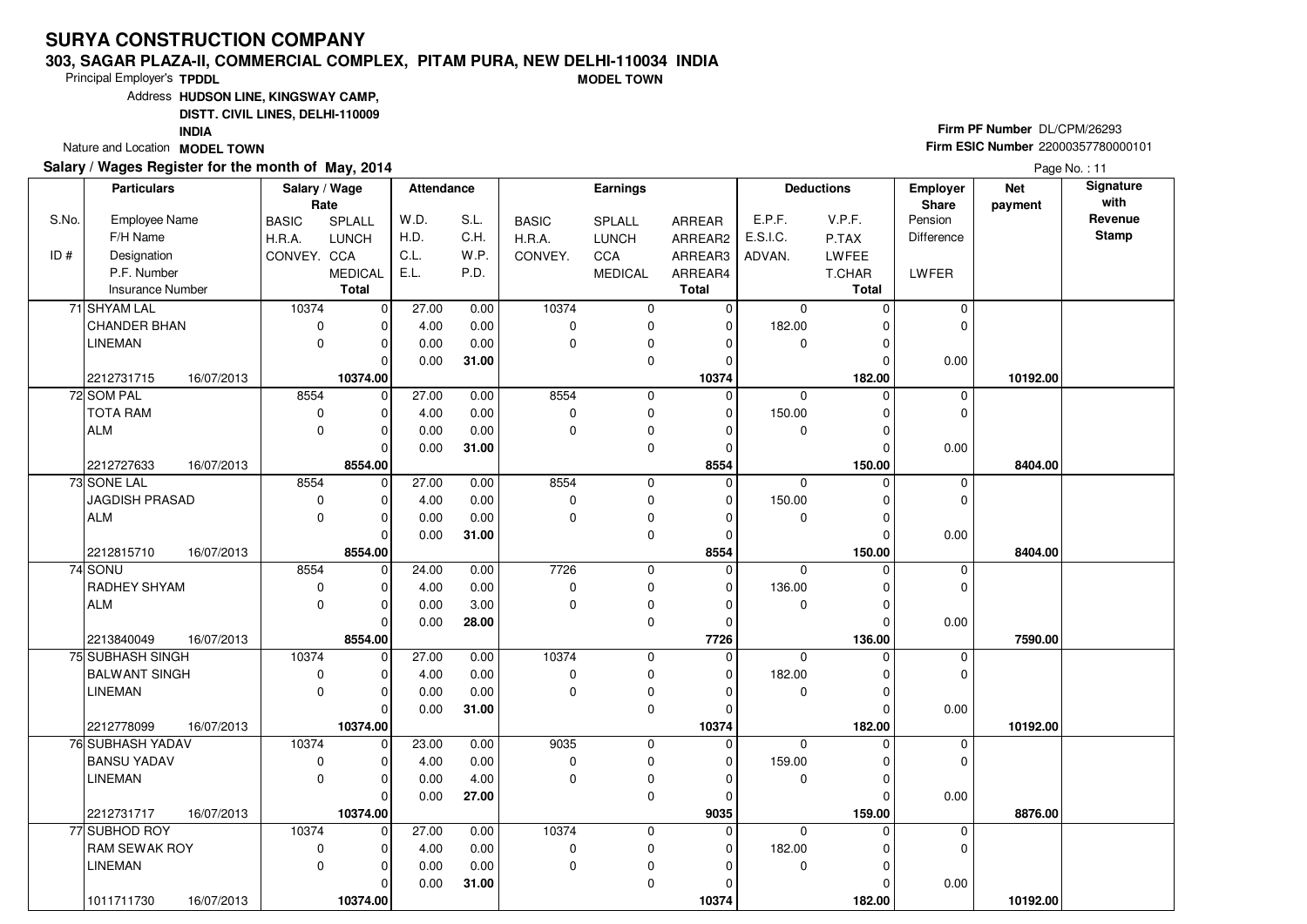#### **303, SAGAR PLAZA-II, COMMERCIAL COMPLEX, PITAM PURA, NEW DELHI-110034 INDIAMODEL TOWN**

Principal Employer's**TPDDL**

Address**HUDSON LINE, KINGSWAY CAMP,**

**DISTT. CIVIL LINES, DELHI-110009**

**INDIA**

Nature and Location **MODEL TOWN** 

### **Salary / Wages Register for the month of May, 2014**

**Firm PF Number** DL/CPM/26293 **Firm ESIC Number** <sup>22000357780000101</sup>

|       | <b>Particulars</b>           | Salary / Wage |                | Attendance |       |              | Earnings       |                |             | <b>Deductions</b> | Employer                | <b>Net</b> | <b>Signature</b><br>with |
|-------|------------------------------|---------------|----------------|------------|-------|--------------|----------------|----------------|-------------|-------------------|-------------------------|------------|--------------------------|
| S.No. | Employee Name                | <b>BASIC</b>  | Rate<br>SPLALL | W.D.       | S.L.  | <b>BASIC</b> | <b>SPLALL</b>  | ARREAR         | E.P.F.      | V.P.F.            | <b>Share</b><br>Pension | payment    | Revenue                  |
|       | F/H Name                     | H.R.A.        | <b>LUNCH</b>   | H.D.       | C.H.  | H.R.A.       | <b>LUNCH</b>   | ARREAR2        | E.S.I.C.    | P.TAX             | Difference              |            | <b>Stamp</b>             |
| ID#   | Designation                  | CONVEY. CCA   |                | C.L.       | W.P.  | CONVEY.      | CCA            | ARREAR3        | ADVAN.      | LWFEE             |                         |            |                          |
|       | P.F. Number                  |               | <b>MEDICAL</b> | E.L.       | P.D.  |              | <b>MEDICAL</b> | ARREAR4        |             | T.CHAR            | LWFER                   |            |                          |
|       | <b>Insurance Number</b>      |               | Total          |            |       |              |                | <b>Total</b>   |             | <b>Total</b>      |                         |            |                          |
|       | 78 SUKHBIR SINGH             | 8554          | $\overline{0}$ | 27.00      | 0.00  | 8554         | 0              | $\overline{0}$ | $\mathbf 0$ | $\Omega$          | 0                       |            |                          |
|       | <b>VIJAY PAL SINGH</b>       | $\pmb{0}$     | $\Omega$       | 4.00       | 0.00  | $\mathbf 0$  | 0              | $\mathbf 0$    | 150.00      |                   | $\mathbf 0$             |            |                          |
|       | ALM                          | $\mathbf 0$   | $\Omega$       | 0.00       | 0.00  | $\Omega$     | 0              | $\Omega$       | 0           | O                 |                         |            |                          |
|       |                              |               | $\Omega$       | 0.00       |       |              | $\mathbf 0$    | $\mathbf 0$    |             | $\Omega$          |                         |            |                          |
|       | 16/07/2013                   |               | 8554.00        |            | 31.00 |              |                | 8554           |             | 150.00            | 0.00                    | 8404.00    |                          |
|       | 1013637855<br>79 SUMIT KUMAR | 8554          | $\mathbf 0$    | 27.00      | 0.00  | 8554         | 0              | $\Omega$       | $\mathbf 0$ | $\Omega$          | $\mathbf 0$             |            |                          |
|       | <b>RAGHUBIR SINGH</b>        | $\pmb{0}$     | $\Omega$       | 4.00       | 0.00  | $\mathbf 0$  | 0              | 0              | 150.00      | O                 | $\mathbf 0$             |            |                          |
|       | <b>ALM</b>                   | $\mathbf 0$   | $\Omega$       | 0.00       | 0.00  | $\Omega$     | 0              | $\Omega$       | 0           | $\Omega$          |                         |            |                          |
|       |                              |               | $\Omega$       | 0.00       | 31.00 |              | $\mathbf 0$    | $\Omega$       |             | O                 | 0.00                    |            |                          |
|       | 2212731719<br>16/07/2013     |               | 8554.00        |            |       |              |                | 8554           |             | 150.00            |                         | 8404.00    |                          |
|       | 80 SUNIL KUMAR               | 10374         | $\mathbf 0$    | 27.00      | 0.00  | 10374        | $\mathbf 0$    | 0              | $\Omega$    | $\Omega$          | $\mathbf 0$             |            |                          |
|       | TEJ NARAIN RAI               | 0             |                | 4.00       | 0.00  | $\mathbf 0$  | 0              | $\Omega$       | 182.00      |                   | $\mathbf 0$             |            |                          |
|       | LINEMAN                      | $\mathbf 0$   | 0              | 0.00       | 0.00  | $\mathbf 0$  | 0              | 0              | 0           | $\Omega$          |                         |            |                          |
|       |                              |               | $\Omega$       | 0.00       | 31.00 |              | $\mathbf 0$    | $\mathbf 0$    |             | $\Omega$          | 0.00                    |            |                          |
|       | 2213134285<br>16/07/2013     |               | 10374.00       |            |       |              |                | 10374          |             | 182.00            |                         | 10192.00   |                          |
|       | 81 SURENDER KUMAR            | 10374         | $\overline{0}$ | 21.00      | 0.00  | 8031         | 0              | $\mathbf 0$    | 0           | $\Omega$          | $\mathbf 0$             |            |                          |
|       | <b>BABU RAM PAL</b>          | $\pmb{0}$     | $\Omega$       | 3.00       | 0.00  | $\mathbf 0$  | $\mathbf 0$    | $\Omega$       | 141.00      | $\Omega$          | $\mathbf 0$             |            |                          |
|       | <b>LINEMAN</b>               | $\Omega$      | $\Omega$       | 0.00       | 7.00  | $\Omega$     | $\mathbf 0$    | $\Omega$       | 0           |                   |                         |            |                          |
|       |                              |               | $\Omega$       | 0.00       | 24.00 |              | 0              | 0              |             | O                 | 0.00                    |            |                          |
|       | 16/07/2013<br>1013668674     |               | 10374.00       |            |       |              |                | 8031           |             | 141.00            |                         | 7890.00    |                          |
|       | 82 SURESH PAL                | 8554          | $\Omega$       | 27.00      | 0.00  | 8554         | 0              | $\Omega$       | $\Omega$    |                   | $\mathbf 0$             |            |                          |
|       | <b>RAM SAWROOP</b>           | $\pmb{0}$     | $\Omega$       | 4.00       | 0.00  | $\mathbf 0$  | 0              | 0              | 150.00      |                   | $\mathbf 0$             |            |                          |
|       | ALM                          | $\mathbf 0$   | $\Omega$       | 0.00       | 0.00  | $\Omega$     | $\mathbf 0$    | $\Omega$       | 0           | $\Omega$          |                         |            |                          |
|       |                              |               | $\Omega$       | 0.00       | 31.00 |              | 0              | $\Omega$       |             | $\Omega$          | 0.00                    |            |                          |
|       | 1013583463<br>16/07/2013     |               | 8554.00        |            |       |              |                | 8554           |             | 150.00            |                         | 8404.00    |                          |
|       | 83 SUSHIL KUMAR              | 10374         | $\overline{0}$ | 8.00       | 0.00  | 3012         | 0              | 0              | 0           |                   | $\mathbf 0$             |            |                          |
|       | <b>KRISHAN PAL</b>           | 0             | $\Omega$       | 1.00       | 0.00  | $\mathbf 0$  | 0              | $\Omega$       | 53.00       | O                 | $\Omega$                |            |                          |
|       | <b>LINEMAN</b>               | $\mathbf 0$   | $\Omega$       | 0.00       | 22.00 | $\mathbf 0$  | $\pmb{0}$      | 0              | 0           | 0                 |                         |            |                          |
|       |                              |               | $\Omega$       | 0.00       | 9.00  |              | $\mathbf 0$    | $\Omega$       |             | $\Omega$          | 0.00                    |            |                          |
|       | 2212727635<br>16/07/2013     |               | 10374.00       |            |       |              |                | 3012           |             | 53.00             |                         | 2959.00    |                          |
|       | 84 UDAY KUMAR                | 10374         | $\Omega$       | 19.00      | 0.00  | 7362         | 0              | 0              | $\Omega$    | U                 | 0                       |            |                          |
|       | <b>TEJU SHAH</b>             | 0             | $\Omega$       | 3.00       | 0.00  | $\mathbf 0$  | 0              | $\mathbf 0$    | 129.00      |                   | $\Omega$                |            |                          |
|       | <b>LINEMAN</b>               | $\Omega$      | $\Omega$       | 0.00       | 9.00  | $\mathbf 0$  | $\mathbf 0$    | $\Omega$       | 0           | ŋ                 |                         |            |                          |
|       |                              |               | $\Omega$       | 0.00       | 22.00 |              | 0              | 0              |             | 0                 | 0.00                    |            |                          |
|       | 2212727636<br>16/07/2013     |               | 10374.00       |            |       |              |                | 7362           |             | 129.00            |                         | 7233.00    |                          |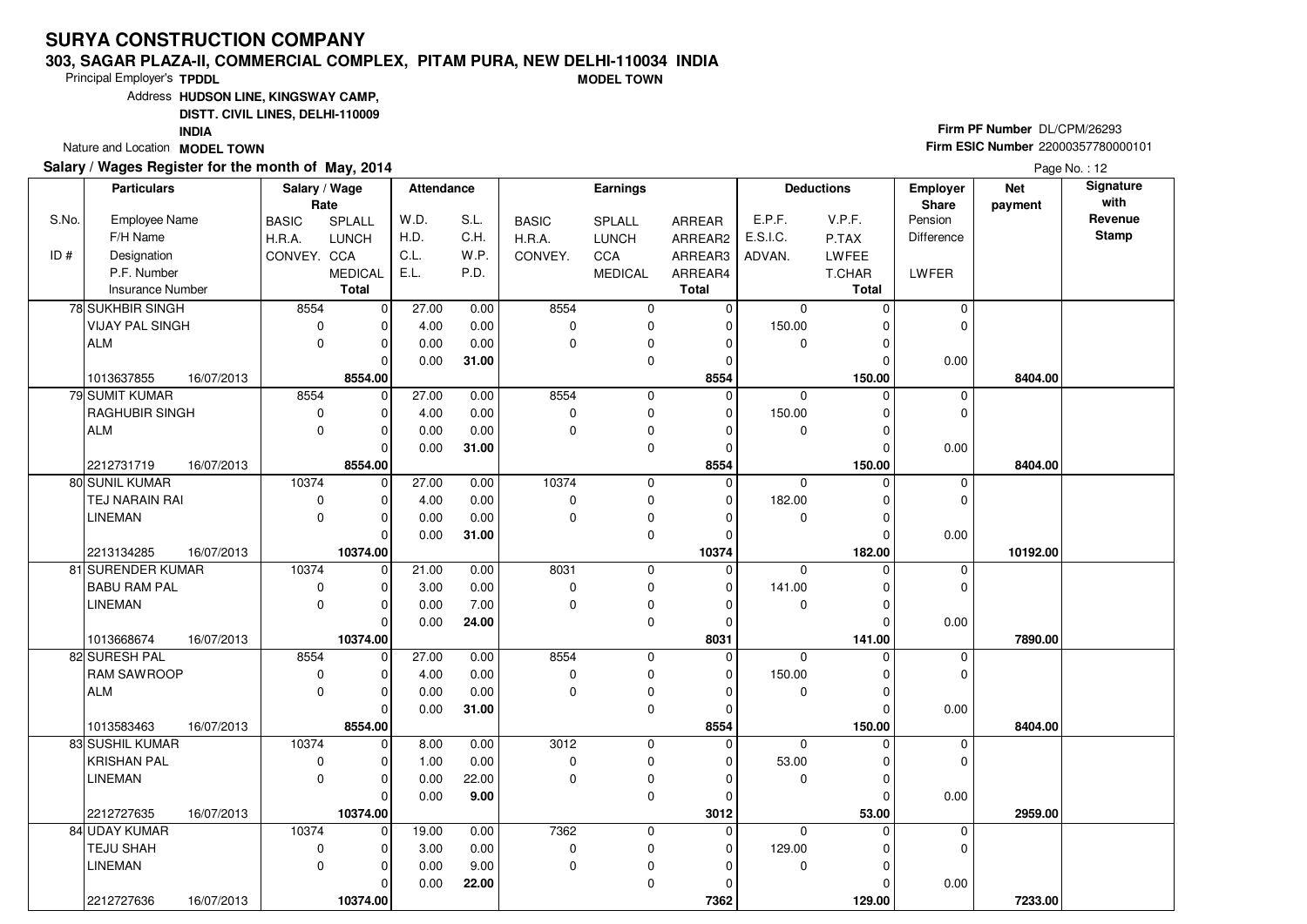#### **303, SAGAR PLAZA-II, COMMERCIAL COMPLEX, PITAM PURA, NEW DELHI-110034 INDIAMODEL TOWN**

Principal Employer's**TPDDL**

Address**HUDSON LINE, KINGSWAY CAMP,**

**DISTT. CIVIL LINES, DELHI-110009**

**INDIA**

Nature and Location **MODEL TOWN** 

### **Salary / Wages Register for the month of May, 2014**

**Firm PF Number** DL/CPM/26293 **Firm ESIC Number** <sup>22000357780000101</sup>

|       | <b>Particulars</b>       | Salary / Wage<br>Rate |                | Attendance |       | Earnings     |                |                | <b>Deductions</b> |              | Employer<br><b>Share</b> | <b>Net</b><br>payment | <b>Signature</b><br>with |
|-------|--------------------------|-----------------------|----------------|------------|-------|--------------|----------------|----------------|-------------------|--------------|--------------------------|-----------------------|--------------------------|
| S.No. | Employee Name            | <b>BASIC</b>          | SPLALL         | W.D.       | S.L.  | <b>BASIC</b> | <b>SPLALL</b>  | ARREAR         | E.P.F.            | V.P.F.       | Pension                  |                       | Revenue                  |
|       | F/H Name                 | H.R.A.                | <b>LUNCH</b>   | H.D.       | C.H.  | H.R.A.       | <b>LUNCH</b>   | ARREAR2        | E.S.I.C.          | P.TAX        | Difference               |                       | <b>Stamp</b>             |
| ID#   | Designation              | CONVEY. CCA           |                | C.L.       | W.P.  | CONVEY.      | CCA            | ARREAR3        | ADVAN.            | <b>LWFEE</b> |                          |                       |                          |
|       | P.F. Number              |                       | <b>MEDICAL</b> | E.L.       | P.D.  |              | <b>MEDICAL</b> | ARREAR4        |                   | T.CHAR       | LWFER                    |                       |                          |
|       | <b>Insurance Number</b>  |                       | Total          |            |       |              |                | <b>Total</b>   |                   | <b>Total</b> |                          |                       |                          |
|       | 85 UMESH KUMAR           | 8554                  | $\overline{0}$ | 21.00      | 0.00  | 6898         | 0              | $\overline{0}$ | $\mathbf 0$       | $\Omega$     | 0                        |                       |                          |
|       | LAL CHAND                | $\pmb{0}$             | $\Omega$       | 4.00       | 0.00  | $\mathbf 0$  | 0              | $\mathbf 0$    | 121.00            |              | $\mathbf 0$              |                       |                          |
|       | ALM                      | $\mathbf 0$           | $\Omega$       | 0.00       | 6.00  | $\Omega$     | 0              | $\Omega$       | 0                 | O            |                          |                       |                          |
|       |                          |                       | $\Omega$       | 0.00       | 25.00 |              | $\mathbf 0$    | $\mathbf 0$    |                   | $\Omega$     | 0.00                     |                       |                          |
|       | 2212731721<br>16/07/2013 |                       | 8554.00        |            |       |              |                | 6898           |                   | 121.00       |                          | 6777.00               |                          |
|       | 86 VASHIST               | 8554                  | $\mathbf 0$    | 27.00      | 0.00  | 8554         | 0              | $\Omega$       | $\mathbf 0$       | $\Omega$     | $\mathbf 0$              |                       |                          |
|       | <b>RAM DARSH YADAV</b>   | $\pmb{0}$             | $\Omega$       | 4.00       | 0.00  | $\mathbf 0$  | 0              | 0              | 150.00            | 0            | $\mathbf 0$              |                       |                          |
|       | <b>ALM</b>               | $\mathbf 0$           | $\Omega$       | 0.00       | 0.00  | $\mathbf 0$  | 0              | $\Omega$       | 0                 | $\Omega$     |                          |                       |                          |
|       |                          |                       | $\Omega$       | 0.00       | 31.00 |              | $\mathbf 0$    | $\Omega$       |                   | $\Omega$     | 0.00                     |                       |                          |
|       | 2212778139<br>16/07/2013 |                       | 8554.00        |            |       |              |                | 8554           |                   | 150.00       |                          | 8404.00               |                          |
|       | 87 VEER PAL              | 8554                  | $\mathbf 0$    | 27.00      | 0.00  | 8554         | $\mathbf 0$    | 0              | $\Omega$          | $\Omega$     | $\mathbf 0$              |                       |                          |
|       | CHHOTE LAL               | 0                     | $\Omega$       | 4.00       | 0.00  | $\mathbf 0$  | 0              | $\Omega$       | 150.00            |              | $\mathbf 0$              |                       |                          |
|       | ALM                      | 0                     | $\Omega$       | 0.00       | 0.00  | $\mathbf 0$  | 0              | 0              | 0                 | $\Omega$     |                          |                       |                          |
|       |                          |                       | $\Omega$       | 0.00       | 31.00 |              | $\mathbf 0$    | $\mathbf 0$    |                   | $\Omega$     | 0.00                     |                       |                          |
|       | 1013583474<br>16/07/2013 |                       | 8554.00        |            |       |              |                | 8554           |                   | 150.00       |                          | 8404.00               |                          |
|       | 88 VIJAY KUMAR           | 10374                 | $\overline{0}$ | 21.00      | 0.00  | 8031         | 0              | 0              | 0                 | $\Omega$     | $\mathbf 0$              |                       |                          |
|       | SIRJANAND SINGH          | $\pmb{0}$             | $\Omega$       | 3.00       | 0.00  | $\mathbf 0$  | $\mathbf 0$    | $\Omega$       | 141.00            | $\Omega$     | $\mathbf 0$              |                       |                          |
|       | <b>LINEMAN</b>           | $\Omega$              | $\Omega$       | 0.00       | 7.00  | $\Omega$     | $\mathbf 0$    | $\Omega$       | 0                 | O            |                          |                       |                          |
|       |                          |                       | $\Omega$       | 0.00       | 24.00 |              | 0              | 0              |                   | O            | 0.00                     |                       |                          |
|       | 16/07/2013<br>2212731726 |                       | 10374.00       |            |       |              |                | 8031           |                   | 141.00       |                          | 7890.00               |                          |
|       | 89 VIPIN KUMAR           | 8554                  | $\Omega$       | 8.00       | 0.00  | 2483         | 0              | $\Omega$       | $\Omega$          |              | $\mathbf 0$              |                       |                          |
|       | SHRI KRISHAN             | $\pmb{0}$             | $\Omega$       | 1.00       | 0.00  | $\mathbf 0$  | 0              | $\Omega$       | 44.00             | O            | $\mathbf 0$              |                       |                          |
|       | ALM                      | $\mathbf 0$           | $\Omega$       | 0.00       | 22.00 | $\Omega$     | $\mathbf 0$    | $\Omega$       | 0                 | $\Omega$     |                          |                       |                          |
|       |                          |                       | $\Omega$       | 0.00       | 9.00  |              | 0              | $\Omega$       |                   | $\Omega$     | 0.00                     |                       |                          |
|       | 2212728045<br>16/07/2013 |                       | 8554.00        |            |       |              |                | 2483           |                   | 44.00        |                          | 2439.00               |                          |
|       | 90 VIRENDER KUMAR        | 8554                  | 0<br>$\Omega$  | 27.00      | 0.00  | 8554         | 0              | $\Omega$       | 0                 |              | $\mathbf 0$              |                       |                          |
|       | <b>KEDARI PAL</b>        | 0<br>$\mathbf 0$      |                | 4.00       | 0.00  | $\mathbf 0$  | 0              | $\Omega$       | 150.00            | O            | $\Omega$                 |                       |                          |
|       | ALM                      |                       | $\Omega$       | 0.00       | 0.00  | $\mathbf 0$  | $\pmb{0}$      | 0              | 0                 | $\Omega$     |                          |                       |                          |
|       |                          |                       | $\Omega$       | 0.00       | 31.00 |              | $\mathbf 0$    | $\Omega$       |                   | $\Omega$     | 0.00                     |                       |                          |
|       | 2212778145<br>16/07/2013 |                       | 8554.00        |            |       |              |                | 8554           |                   | 150.00       |                          | 8404.00               |                          |
|       | 91 VISHNU PANDIT         | 10374                 | $\Omega$       | 4.00       | 0.00  | 1673         | 0              | 0              | 0                 | $\Omega$     | 0<br>$\Omega$            |                       |                          |
|       | KHUSHNANDAN PANDIT       | 0                     | $\Omega$       | 1.00       | 0.00  | $\mathbf 0$  | 0              | 0              | 30.00             |              |                          |                       |                          |
|       | <b>LINEMAN</b>           | $\Omega$              | $\Omega$       | 0.00       | 26.00 | $\mathbf 0$  | $\mathbf 0$    | $\Omega$       | 0                 | ŋ            |                          |                       |                          |
|       |                          |                       | $\Omega$       | 0.00       | 5.00  |              | 0              | 0              |                   | 0            | 0.00                     |                       |                          |
|       | 2212728050<br>16/07/2013 |                       | 10374.00       |            |       |              |                | 1673           |                   | 30.00        |                          | 1643.00               |                          |